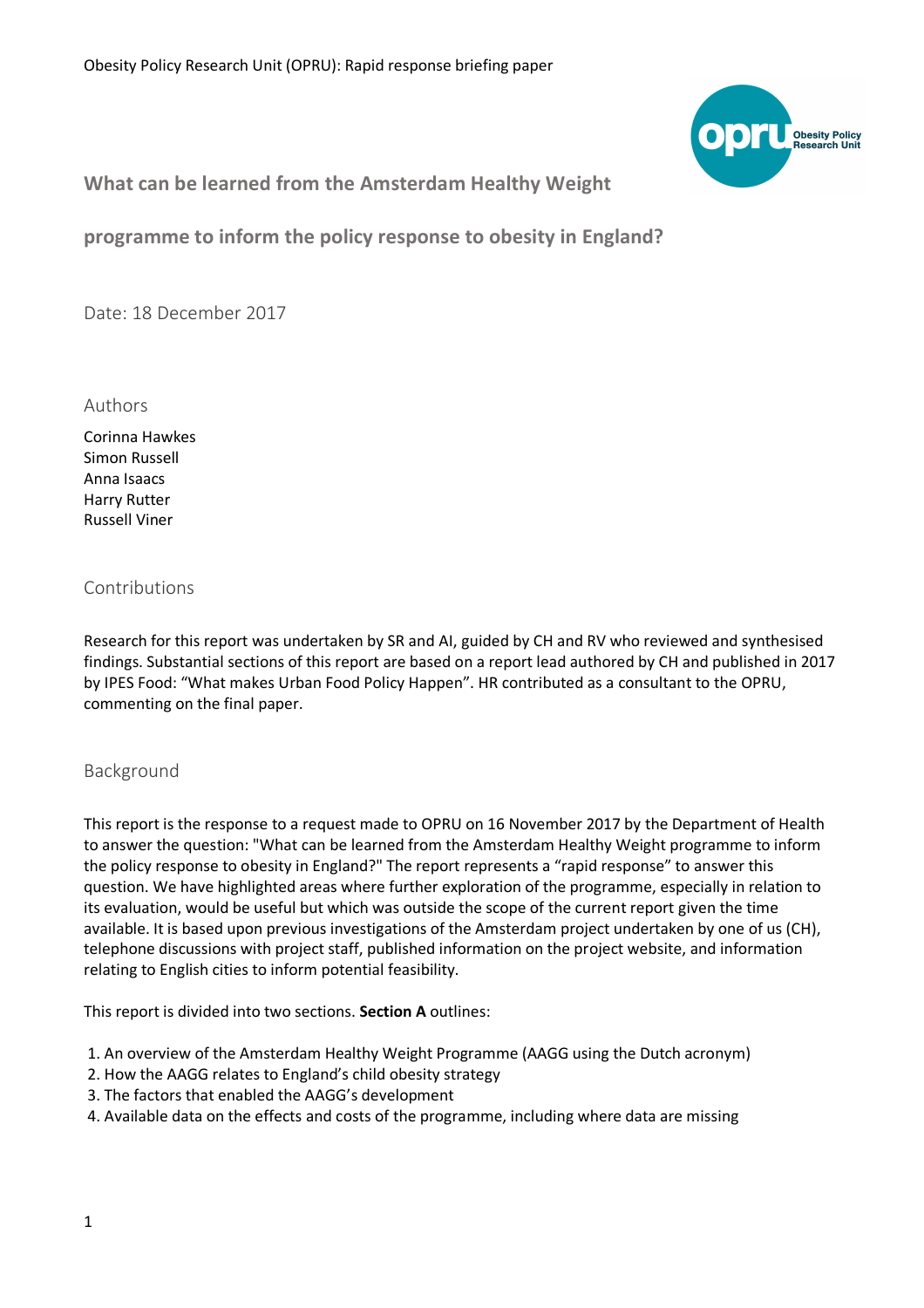Obesity Policy Research Unit (OPRU): Rapid response briefing paper

Based on this review, and a distillation of the *transferable active* elements of the AAGG **Section B,** outlines the feasibility of piloting a similar programme in England. Outline feasibility is assessed for the 20 largest cities in England.

Note that this is a rapid response briefing paper, much data on the AAGG were not available (highlighted in the relevant sections) and some publications are only available in Dutch and could not be reviewed in the time available. The section on feasibility for English cities is based on a rapid high-level review of publicly available data.

**Section A: Programme review**

# **1. Overview of the AAGG**

In 2013, the Amsterdam Healthy Weight Programme (AAGG) was introduced in response to childhood overweight and obesity rates that were substantially above the Netherlands national average; in 2013, 27,000 children in the city were overweight or obese, which constituted 21.0% of under-18s compared to 15.0% nationwide.<sup>1</sup> The prevalence of overweight and obesity in Amsterdam is spread unequally throughout the city and population,<sup>2</sup> with children of low income and educational status, and those from migrant and minority ethnic backgrounds particularly affected.<sup>3</sup> In 2012, 21.8% of children of very low socioeconomic status (SES) were overweight or obese compared to 9.6% of children of very high SES; in terms of ethnic group, 29.9% and 22.9% of Turkish and Moroccan children respectively were overweight or obese compared to 8.7% of Dutch children.<sup>3</sup>

At the national level policies to address obesity in the Netherlands have included public awareness campaigns, educational initiatives, guidance for a voluntary front-of-pack logo, and a voluntary Healthy School Canteen programme.<sup>4,5,6</sup> In addition, the Dutch government has promoted the reduction of salt, saturated fats and sugar in food products through a voluntary agreement with the food industry.<sup>7</sup> A recent evaluation of this programme showed it had been successful for salt but unsuccessful for fats and sugars.<sup>8</sup>

This brief overview of national level action indicates a clear emphasis on education and voluntary measures. In contrast, the AAGG represents a structured, interventionist approach integrated across various departments of local government. A crucial aspect of the AAGG is that it is designed and delivered as an **urban-level policy**. That is, it is managed by a city-level authority, and leverages the powers held by local governments to effect change. Actions that can only be taken at the national level (e.g. marketing regulations) are excluded.

The key objectives of the AAGG are to reduce obesity by enabling children to eat and drink healthy foods, increase their physical activity, and have good quality sleep.<sup>1</sup> The principle running through the programme is that *the healthy choice should be the easy choice*. This concept acknowledges that eliciting behaviour change in a population requires consideration of the complex and multi-factorial determinants of childhood obesity. Consequently, the AAGG seeks to better understand the causes of obesity, including underlying psychological mechanisms, individual lifestyle factors, and living and working conditions, within the context of structural determinants.<sup>9</sup> The programme seeks to stimulate cultural change by addressing these factors via what the Centre for Social Justice has termed a "whole-systems approach."10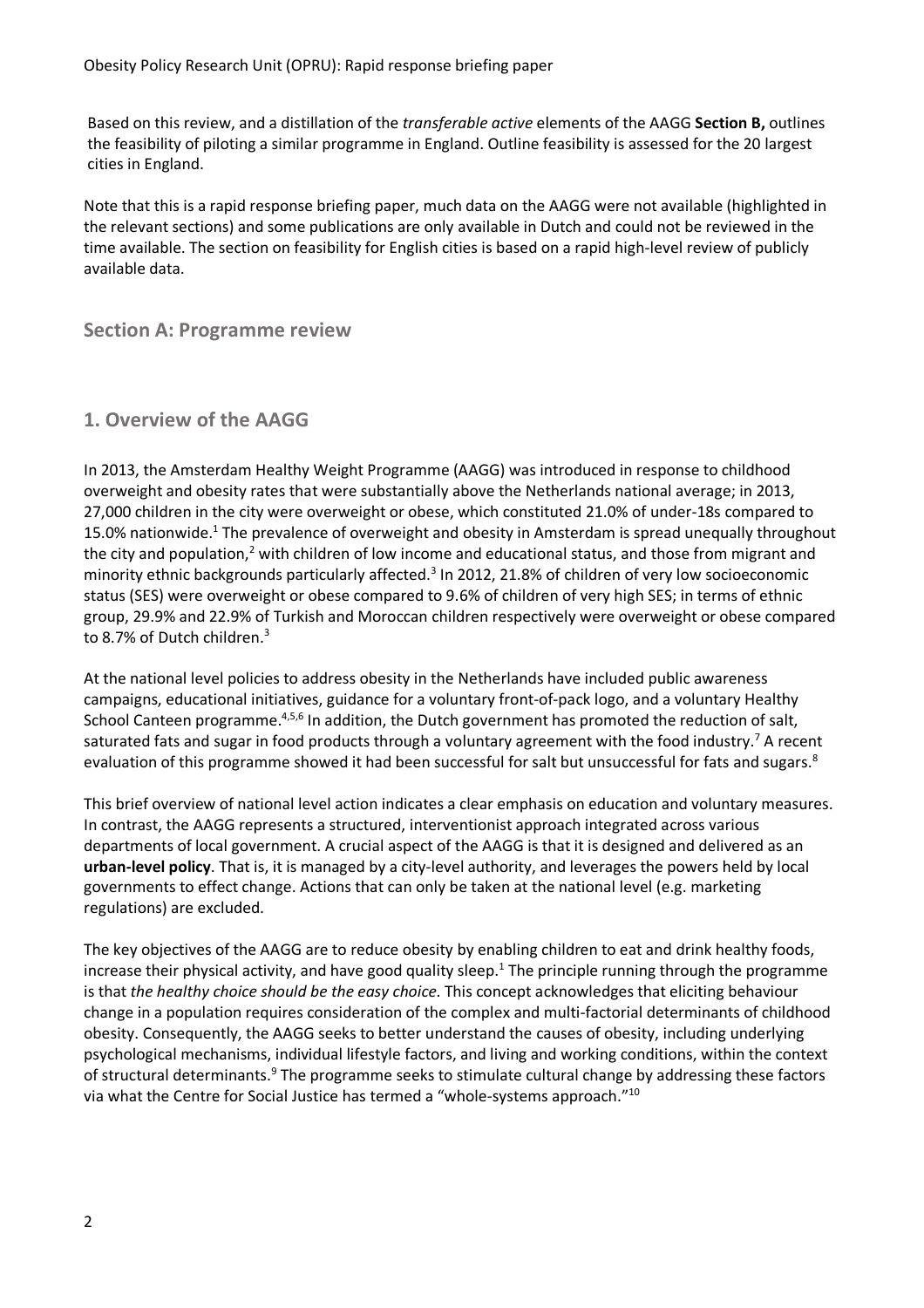## Initiation and Implementation

In 2012, the Epidemiology, Health Promotion and Care Innovation (EGZ) department of the Public Health Service of Amsterdam (GGD Amsterdam) analysed their most recent data set on childhood obesity in the city. They found what they considered to be "high levels" of overweight and obesity. 21.0% of under 18 year olds were overweight or obese, with higher prevalence among migrant groups. The GGD showed the data to the Deputy Mayor of Amsterdam responsible for public health, Eric van der Burg. Mr van der Burg (of the liberal-conservative People's Party for Freedom and Democracy), shocked by what he learned, decided to prioritise the issue of childhood obesity in the city's public health agenda. The City had the authority to act directly on public health as a result of the decentralisation of public health instituted by the Public Health Act of 2000.

Thereafter began the process of developing the AAGG. Executives governing the city formally committed to the AAGG by the end of 2012. It was implemented in 2013 and reauthorised after the municipal elections in 2015.

The Deputy Mayor stated at the outset that implementation should draw on existing resources from across city departments, to show what could be achieved through cooperation and taking joint responsibility. According to Hawkes and Halliday<sup>9</sup> (p42) "directors of all departments were instructed to provide the programme manager — who was paid by the Department of Social Development — with any assistance required. An inter-departmental, multi-disciplinary team was assembled which included and joined together representatives from the Departments of Health, Housing and Social Support, Sports, and Work and Income; <sup>1</sup> collaborative working was also cross-sector and included schools, medical professionals, planning bodies, sports organisations, communities, charities, and the business sector."10 The "Rainbow Model" of the determinants of health - that healthier behaviour results from a healthier environment - developed by Dahlgren & Whitehead was adopted as the basis of programme design.

The team initiated collaborative working with academics and experts on a range of issues, including the relationship between poverty and obesity, in order to better understand how layers of policy influence childhood weight and lifestyle factors.<sup>9</sup> Once a model of cooperative and collaborative working had been established, a follow up plan was put in place which, from 2015 onwards, received annual funding of €2.5 million from the city budget, supplemented with short term funding for specific projects from central government totalling approximately  $E$ 2.8 million per year.<sup>9</sup>

At the outset, the Department of Social Development was given overall responsibility for the programme rather than the Public Health Service, which indicated an appreciation that childhood obesity was not solely a public health issue and that responsibility for tackling the problem should be shared.<sup>9</sup> In 2015, after the initial strategic phase, the responsibility for coordinating the project was transferred to the Public Health Service owing to their expertise in developing interventions and collecting health indicator data.<sup>9</sup> An online platform was set up to monitor and provide evidence relating to outcomes; responsive action could then be taken depending on the effectiveness of given interventions. It is not clear which data are collected.

The programme combined long-term and short-term aims and used analogies about running to communicate these. The ultimate aim ('the marathon') was to eradicate childhood obesity over a twenty year period. Shorter aims were also clearly defined; by 2018 (the '5000m') the aim was that all children aged 0-5 years would be a healthy weight; by the halfway point (2023) the aim was that all children aged 0-10 would be a healthy weight; with the final aim (2033) of all under-18s being a healthy weight. The current (2017) mission ('5000m') which aims to be achieved within the current municipal term of office includes organising the city in a 'demonstrably healthy' way, making the heaviest neighbourhoods lighter, reducing the percentage of overweight or obese children in primary schools, and the population as a whole.<sup>2</sup>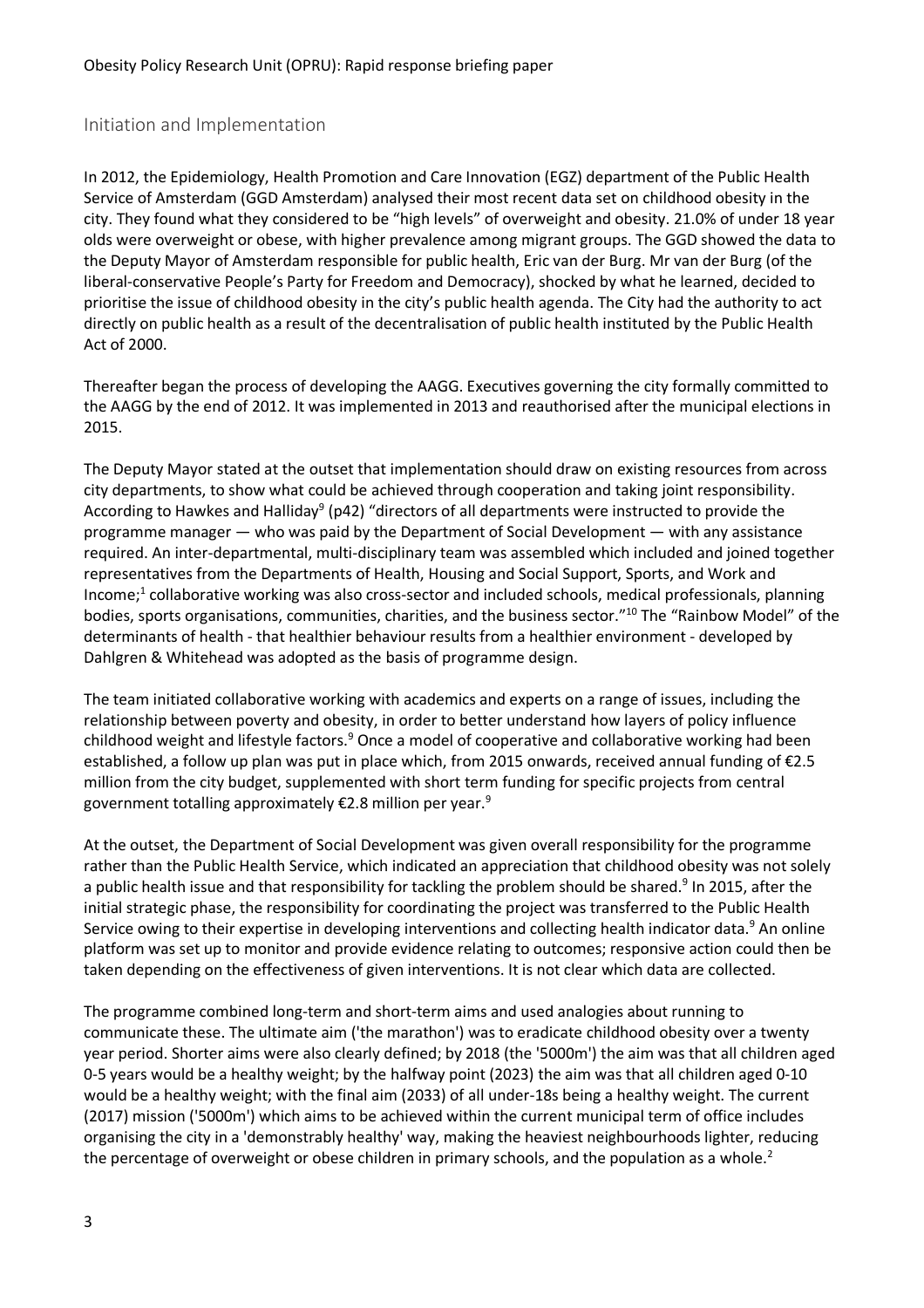#### Structure

The AAGG defines itself as having '7 guiding principles' and '10 pillars of action'. According to Hawkes and Halliday<sup>9</sup> (p44) "some early inspiration was drawn from the French EPODE41 programme, known as JOGG in the Netherlands, a method that mobilizes the whole community in a collective effort to prevent obesity. However the team found that while EPODE is applicable in small communities, it does not provide a practical method for designing and implementing an integrated programme in a metropolitan context."

## Guiding principals

The 7 overarching principles guiding policies and programmes are the following:

- Eradicating overweight and obesity is a long term task that will take a generation
- The programme, actions and activities must be sustainable
- The programme is inclusive of all people and across all policy areas
- Addressing childhood obesity is a matter of shared responsibility
- The approach is evidence-based 'learning by doing, doing by learning'
- Choices must be made to focus efforts
- Prevention first, but do not forget children of the present

#### Ten pillars of action $1,10$

The 10 pillars of action define the key elements of the AAGG. Notably, each pillar maps to an interdepartmental working party with responsibility for its implementation. The first six are aimed at preventing children from becoming overweight or obese, the seventh pillar is 'curative', and the final three were secondary or facilitative (see Table).<sup>2,9</sup>

A range of policies have been introduced in response to specific objectives within the ten pillars, although we do not have data on which elements were already in place in Amsterdam and which were newly introduced in the AAGG.

To meet the complex needs of families, every neighbourhood has agreements and collaborative working between paediatricians, GPs, healthcare professionals, parent and child professionals, youth health care nurses, youth counsellors, welfare professionals, and community organisations. Collaborators take a coordinated approach with the aim of boosting family autonomy and self-management.

| 10 pillars of action of the AAGG                   | <b>Policies and action:</b>                             |
|----------------------------------------------------|---------------------------------------------------------|
| A. Preventative:                                   | Screening of infants for risk of obesity<br>٠           |
| 1. A 'first 1000 days' approach (from the start of | Counselling for expectant mothers<br>٠                  |
| pregnancy until age two)                           | Information provided to pregnant women<br>٠             |
|                                                    | about healthy diets                                     |
| 2. Schools approach (including pre-schools and     | Mothers supported to breastfeed<br>$\bullet$            |
| primary schools)                                   | Additional support for teenage parents and<br>$\bullet$ |
| 3. Neighbourhood and community approach            | more deprived mothers                                   |
| 4. Healthy environment approach (healthy urban     | Making primary schools healthier places<br>٠            |
| design, healthy food environment)                  | Cycle routes have been made safer                       |
| 5. Focus on teens                                  | After-school activities have been arranged<br>$\bullet$ |
| 6. Focus on children with special needs            | for children                                            |
|                                                    | Subsidies for sports club membership for<br>$\bullet$   |
|                                                    | low income families                                     |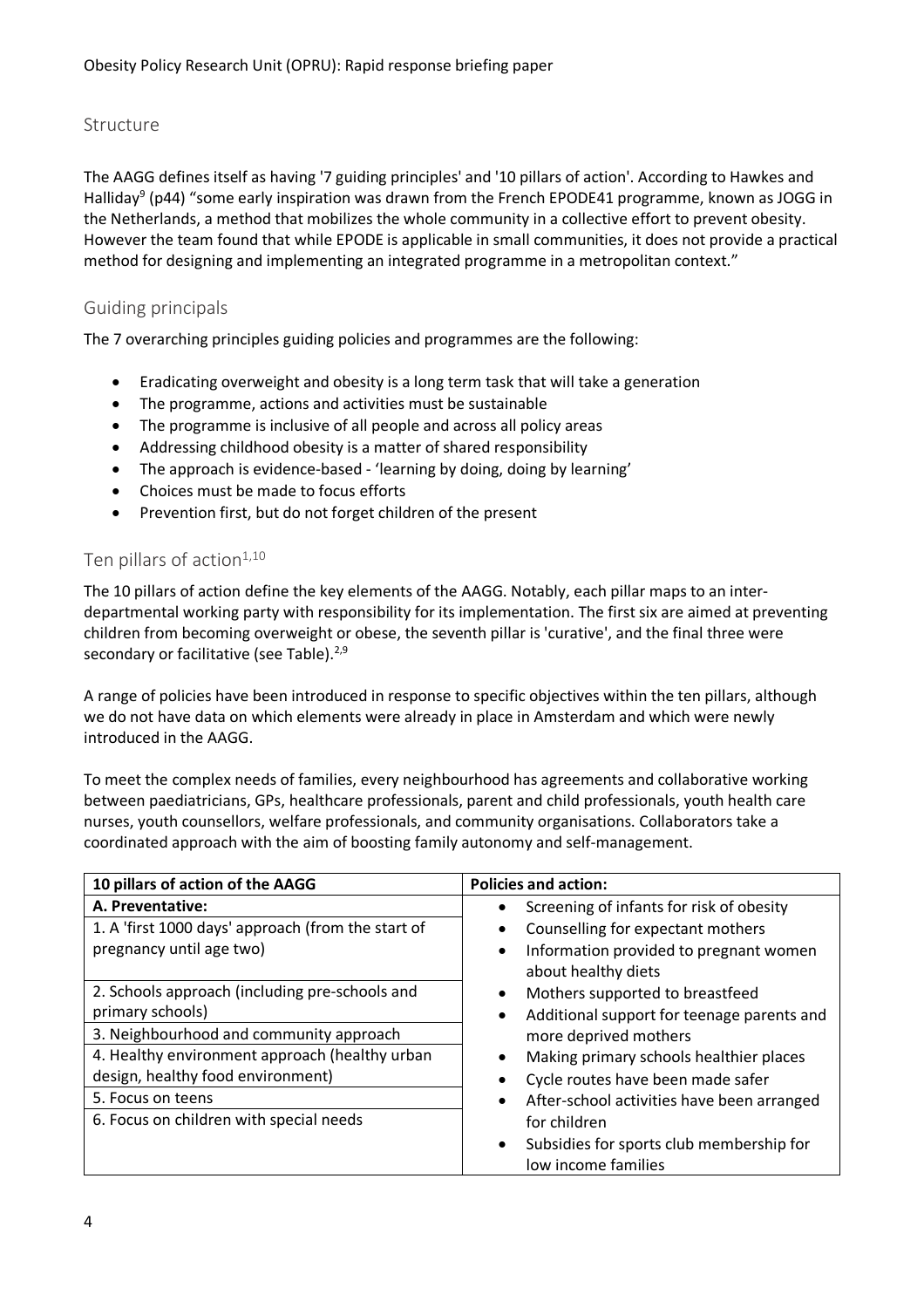|                                                    | Community health ambassadors assigned      |
|----------------------------------------------------|--------------------------------------------|
|                                                    | Working with supermarkets and local food   |
|                                                    | suppliers to: modify menus and reduce      |
|                                                    | portion sizes; manage stock better; create |
|                                                    | healthier checkout environments; use       |
|                                                    | traffic-light labelling posters            |
|                                                    | Banning unhealthy food and drinks          |
|                                                    | sponsorship of city sports events          |
|                                                    | Reducing the advertising of unhealthy<br>٠ |
|                                                    | foods in council-owned locations           |
| <b>B. Curative:</b>                                | Assigning youth healthcare nurses          |
| 7. Helping children who are overweight or obese to | Drawing up care plans                      |
| regain a healthier weight                          | Ensuring overweight and obese children     |
|                                                    | receive an appropriate level of care       |
|                                                    | Communicating behavioural insights         |
| C. Facilitative:                                   | Using an evidence-based approach           |
| 8. Learning and research approach                  | Observing interventions                    |
| 9. Use of digital facilities                       | Innovating digital tools                   |
| 10. Use of communications and methodologies for    | Introducing digital health coins           |
| behavioural insights                               | Exploring healthy sleep determinants, and  |
|                                                    | assessing interventions                    |

#### The first 1000 days

As part of the first 1000 days approach, the AAGG has provided screening of infants for risk of obesity and intensive counselling for expectant mothers deemed to be at an elevated risk. Through a smartphone app which monitors baby development, information has been provided to pregnant women about healthy diets and lifestyles; the AAGG has also supported mothers to breastfeed, although we do not have data on methods used. Medical professionals have helped to customise coaching programmes for future parents, and additional support has been provided for teenage parents and more deprived mothers, including the development of new pregnancy courses. Information has been given to families as to what constitutes a healthy breakfast, how to leave sugar out of their diet, and the importance of eating dinner as a family. Cooking classes have also been provided to teach healthier versions of various dishes; for example, pizzas with a broccoli base and kebabs with lean chicken instead of pork. Again, we do not have detailed data on many of the approaches used.

#### The schools approach

'Jump in' is a multi-level intervention, incorporating individual, environmental, and policy elements. The intervention began in 2002 at a national level with the primary objective of increasing physical activity and participation in sports but has been expanded in Amsterdam to include a focus on healthy diets.<sup>11</sup> In Amsterdam the overarching objective of 'Jump in' is to make primary schools healthier places. To receive 'Jump in' status, schools must fulfil eight requirements related to healthy eating:

- Recognise health as a long term priority
- Nutrition must be taught in class
- Birthday treats brought into school must be healthy (e.g. dried fruit, vegetables or fruit kebabs)
- Only water or milk can be drunk and healthy snacks to be eaten during breaks; fruit juice must not be brought into school
- Meetings must be held with parents to discuss healthy lifestyles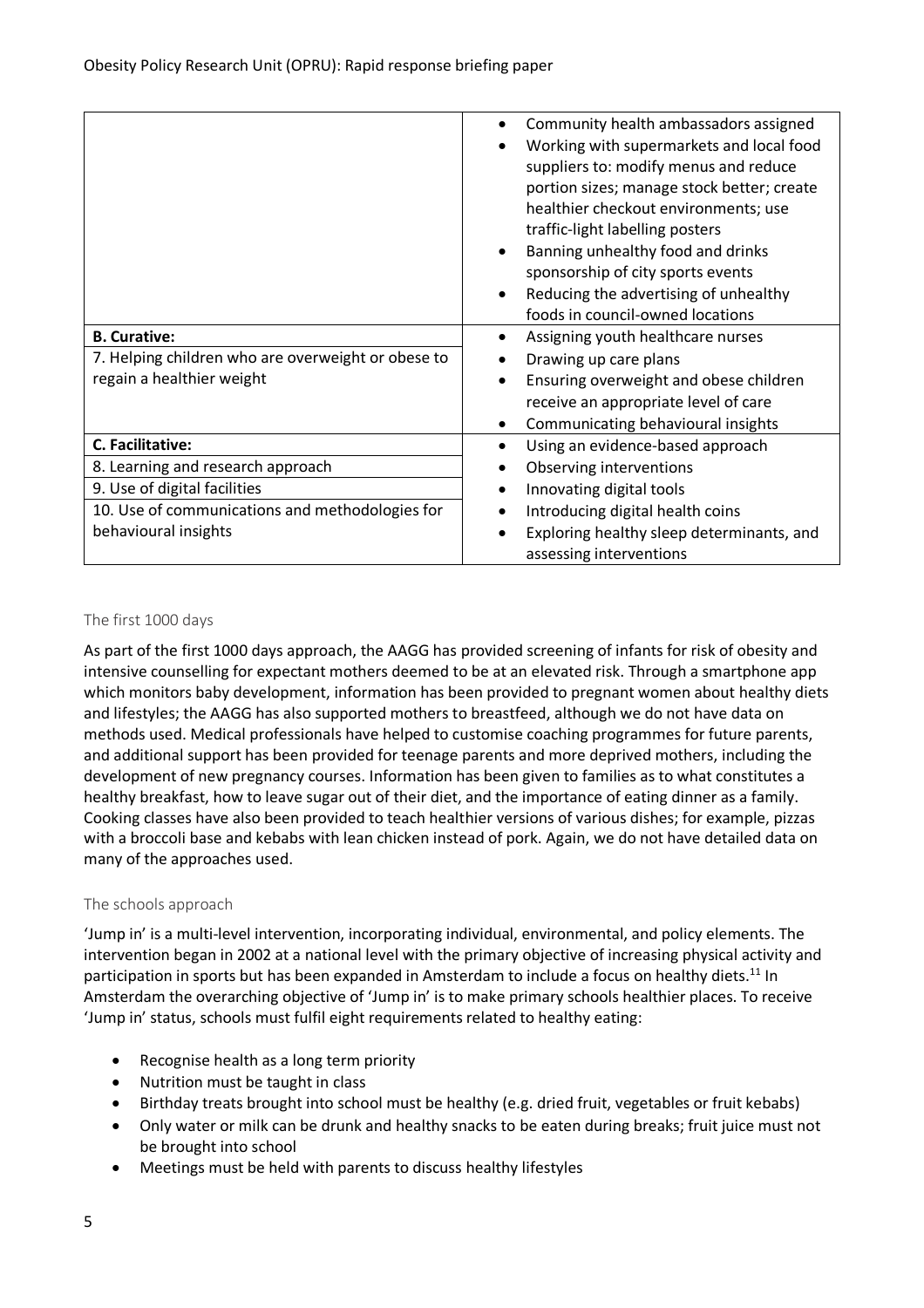- Extra gym classes must be facilitated by trained teachers, with attention given to children's motor skills and development
- Children must be encouraged to be active when outside
- Appointments must be organised with child health services to measure school children's height and weight; additional appointments to be organised if anything unusual is found

Despite the programme being voluntary, over 100 of Amsterdam's 225 primary schools now participate.<sup>12</sup> Active support and guidance is provided in schools where the average BMI is higher than the national average (152 of the 225 schools, although it is unclear how many of these participate). 'Prevention scans' are carried out to assess schools against the eight requirements and coaches are appointed to work with schools to implement the requirements over a three year period. In some cases, implementation has been achieved in stages if schools chose to adopt a number but not all of the requirements. Advisors would continue to work with the schools to advocate the complete package and only when all eight requirements were met would the school achieve 'Jump in' status.

Since school meals are not provided in Amsterdam, work has been undertaken with parents to encourage them to provide a healthy packed lunch, typically a wholegrain sandwich and a piece of fruit.<sup>12</sup> While many parents reported liking the system, as the rules were simple and it was cheaper than providing pre-prepared snacks,<sup>12</sup> some were reluctant to change their habits. The response to this barrier provided a good illustration of 'learning by doing'; when fruit juice was withdrawn in schools, parents (believing their children were receiving less nutrients) began providing more juice at home, making the policy counterproductive. In response, educational meetings with parents were introduced, which successfully addressed the problem.<sup>13</sup>

#### Increasing physical activity

A range of policies have been introduced to encourage increased exercise and physical activity. Cycle routes have been made safer as part of a wider plan to make outdoor space more enjoyable, especially for children. After-school activities have been arranged for children, organised jointly by schools and sports clubs. Joining a sports centre has been encouraged and low income families have received additional support, including subsidies for membership. Facilities themselves have been made healthier; for example, by providing a healthier range of snacks. Physically active residents in low income areas have been further encouraged and can apply for subsidies for particular activities, such as healthy cooking classes.

#### The neighbourhood approach

After analysis of childhood overweight and obesity by area, priority neighbourhoods were identified and assigned a community manager to support the programme. Actions have been customised and localised based on the given area and working partnerships have been established with welfare organisations, civil society, minority ethnic organisations and local shops to promote healthy lifestyles. Over 200 community health ambassadors have also been assigned to initiate and support engagement in their network, provide useful information and support the needs of clients, including those accessing food banks.

Hawkes and Halliday<sup>9</sup> (p48) discuss one example of a neighbourhood approach where one parent's question relating to activities for Mother's day led to an outpouring of ideas within the neighbourhood meeting in what would later be called an 'oatmeal revolution'. Dozens of women and organisations engaged in healthy and fun activities of preparing oat-based breakfasts and recipes with their children; the recipes were also extended to traditional Ramadan dishes.

#### Working with local business

The AAGG has also been working with supermarkets and local food suppliers to encourage them to increase the amount of healthy foods in their range. An intervention aimed at local shop and café owners has been piloted which seeks to change buying and eating habits by offering healthy options, modifying menus and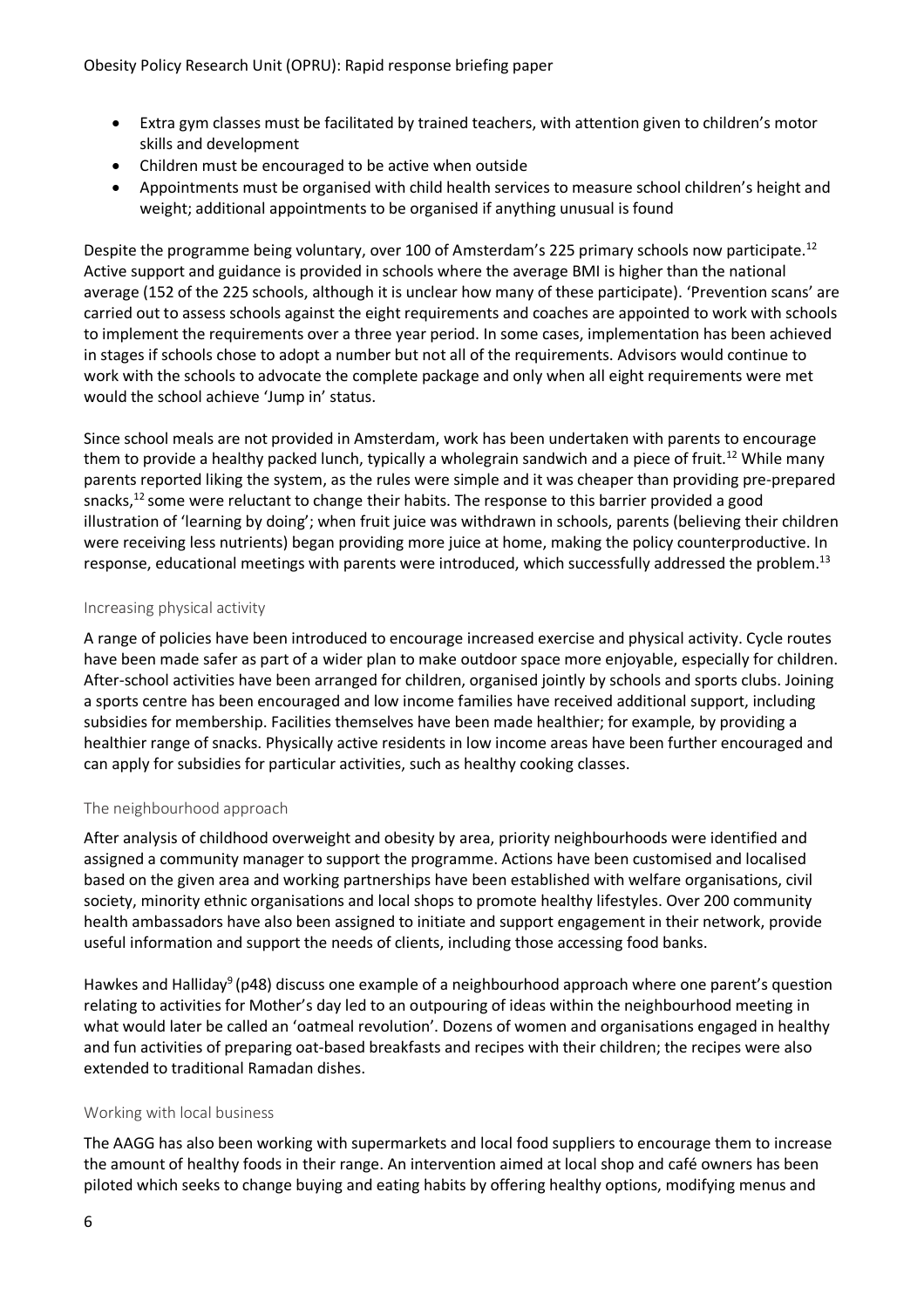reducing portion sizes. Practical tips have been provided, such as better management of stock, so that offering healthier options does not necessarily equate to a drop in profits.

The AAGG recognised that the food industry was needed to help achieve the programme's goals. A working network was developed between the AAGG, the Amsterdam Health and Technology Institute, the Free University of Amsterdam, and Albert Heijn, the largest supermarket chain in the Netherlands, with 34.1% of the market share.<sup>14</sup> The network has encouraged businesses involved in the production, supply and sales of food to make food products healthier; for example, by making portions smaller and reducing the amount of sugar, fat and salt in products. To be involved in the programme, supermarkets and shops were obliged to meet various requirements, including introducing healthier checkout environments in store and displaying large traffic-light labelling posters in soft and alcoholic drinks aisles; clearer labelling has also been adopted as part of a drive to establish a new common standard with clear guidelines to staying healthy (provided by the Netherlands Nutrition Standard).

#### Responsible marketing

The City was aware that marketing controls are a national level responsibility. However, they joined forces with the Alliantie Stop Kindermarketing (Alliance Stop Child Marketing), which has established a set of guidelines around appropriate marketing. The engagement stimulated the City to ban unhealthy food and drinks sponsorship of city sports events where more than 25% of audience are children. The Alliance also led a campaign to reduce the advertising of unhealthy foods, such as fries or ice cream, in council-owned locations, including all 58 metro stations around the city; while this latter policy was not a specific output of the programme, it was believed to be facilitated by the city-wide vision of the AAGG.

#### Digital development

The development of innovative digital tools for use by professionals, parents and children was identified as a key component of the programme. Various digital interventions have been introduced including digital health coins which can be earned by families and exchanged for discounts on health products. An online tool was also introduced - 'The Living and Action Plan', which has been used to set achievable goals for parents and children. Investigation has been conducted to better understand the accessibility of digital marketing for hard to reach groups, research has been carried out to evaluate the content and effectiveness of existing healthy lifestyle apps, and experiments have been undertaken to better understand unconscious interventions and the impact of behavioural 'priming'. At the time of writing, further details of these interventions and their effectiveness are not available.

#### The curative approach

Overweight and obese children have been assigned a youth healthcare nurse who works as a care manager and draws up a care plan with the child and their family; health insurance companies are required to pay for this care. While care for obese children has historically been a responsibility of health insurers, standards of care were not routinely implemented. The City Council took responsibility along with the health insurer Zilveren Kruis, a key collaborator of the AAGG, to ensure that overweight and obese children would receive an appropriate level of care.

#### Methodologies for behavioural insights

We identified limited information about activities under this pillar. The recent Centre for Social Justice (CSJ) report<sup>10</sup> suggests that healthcare providers who have a central role in coordinating care between relevant professionals are responsible for gaining and communicating behavioural insights throughout the network. This action plan allows behaviour to be observed and managed, and contributes to the 'learning by doing' approach where interventions are halted or adapted if they are not having the desired effect.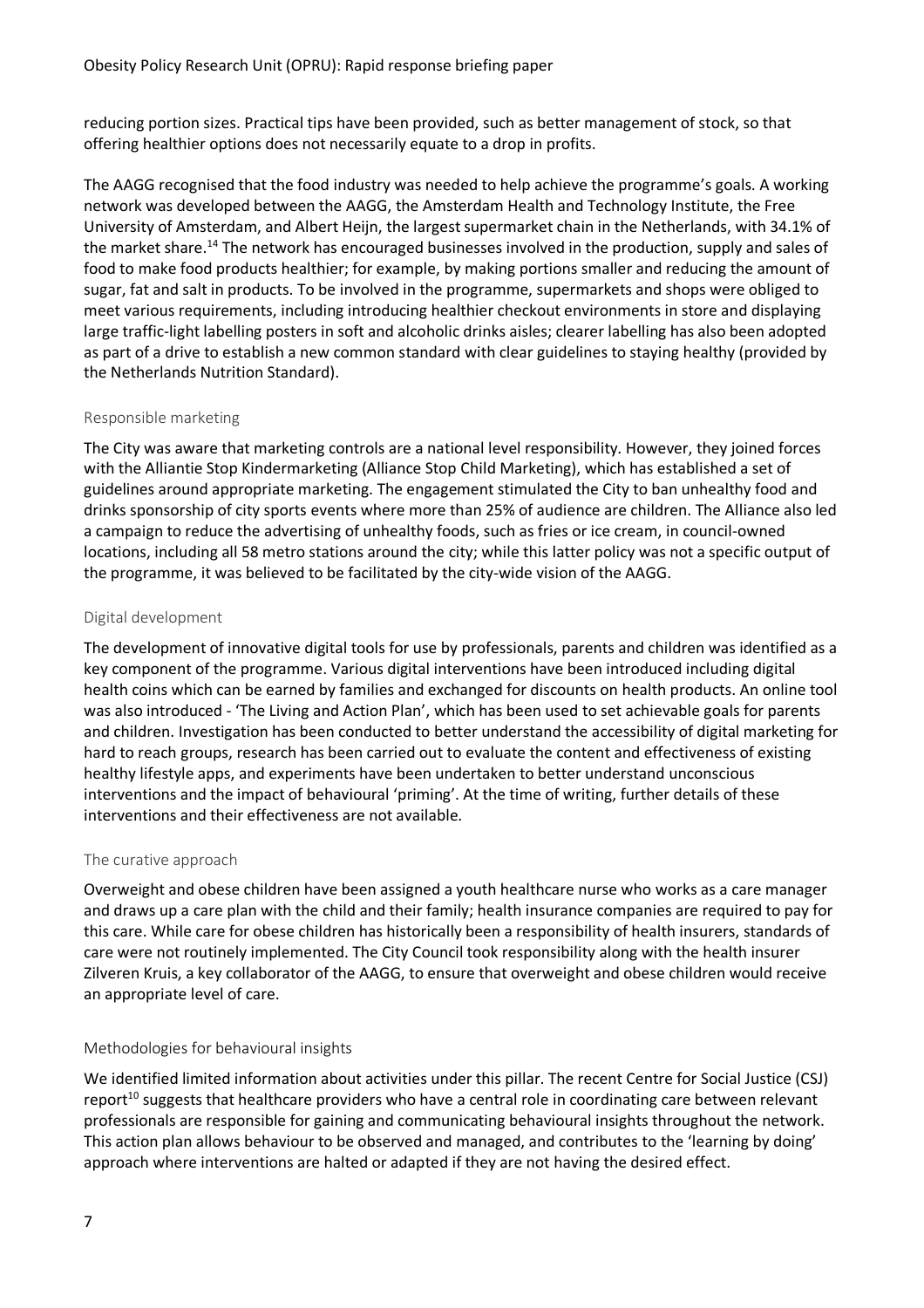#### Sleep interventions

Finally, to meet the last of the three overarching objectives of the programme, academic researchers and hospital sleep specialists have been developing a six-step sleep intervention plan for the Heathy Weight Programme. This includes an inventory of sleep behaviour in Amsterdam, an exploration of healthy sleep determinants, an assessment tool, a specifically developed intervention, and an implementation plan for the intervention. As with other elements, we do not have detailed information on the intervention nor its evaluation.

# **2. How the AAGG compares with England's child obesity strategy**

A review of the activities of the AAGG suggests that it contains no novel individual innovations and that most of the 10 pillars are, to a greater or lesser extent, in play in some local authorities (LAs) in England.

The Table below maps the AAGG pillars to elements of the UK Childhood Obesity Plan. Whilst the AAGG is a city-level activity and the Childhood Obesity Plan focuses predominantly at a structural/national level (e.g. sugar reduction), there are some common elements.

| 10 pillars of the AAGG                                       | <b>UK Childhood Obesity Plan</b>                 |
|--------------------------------------------------------------|--------------------------------------------------|
| A. Preventative:                                             |                                                  |
| 1. The first 1000 days approach (from the start of pregnancy | <b>Healthy Start Scheme</b>                      |
| until age two)                                               |                                                  |
| 2. Schools approach (including pre-schools and primary       | Primary PE & Sport Premium                       |
| schools)                                                     |                                                  |
|                                                              | <b>Healthy Schools Rating System</b>             |
|                                                              | School Food Plan                                 |
|                                                              | <b>Support for Early Years Settings</b>          |
| 3. Neighbourhood and community approach                      | Healthy options in public sector                 |
|                                                              |                                                  |
|                                                              | <b>Cycling &amp; Walking Investment Strategy</b> |
|                                                              |                                                  |
|                                                              |                                                  |
| 4. Healthy environment approach (healthy urban design,       |                                                  |
| healthy food environment)                                    |                                                  |
| 5. Focus on teens                                            |                                                  |
| 6. Focus on children with special needs                      |                                                  |
|                                                              |                                                  |
| <b>B. Curative:</b>                                          |                                                  |
| 7. Helping children who are overweight or obese to regain a  | <b>Making Every Contact Count</b>                |
| healthier weight                                             |                                                  |
|                                                              |                                                  |
| C. Facilitative:                                             |                                                  |
| 8. Learning and research approach                            |                                                  |
| 9. Use of digital facilities                                 | <b>Supporting Innovation</b>                     |
| 10. Use of communications and methodologies for              | <b>Behavioural Insights</b>                      |
| behavioural insights                                         |                                                  |

We note that the majority of the AAGG pillars map to services or programmes currently offered in different LAs in England, although an accurate assessment of this is beyond the scope of this review. For example, the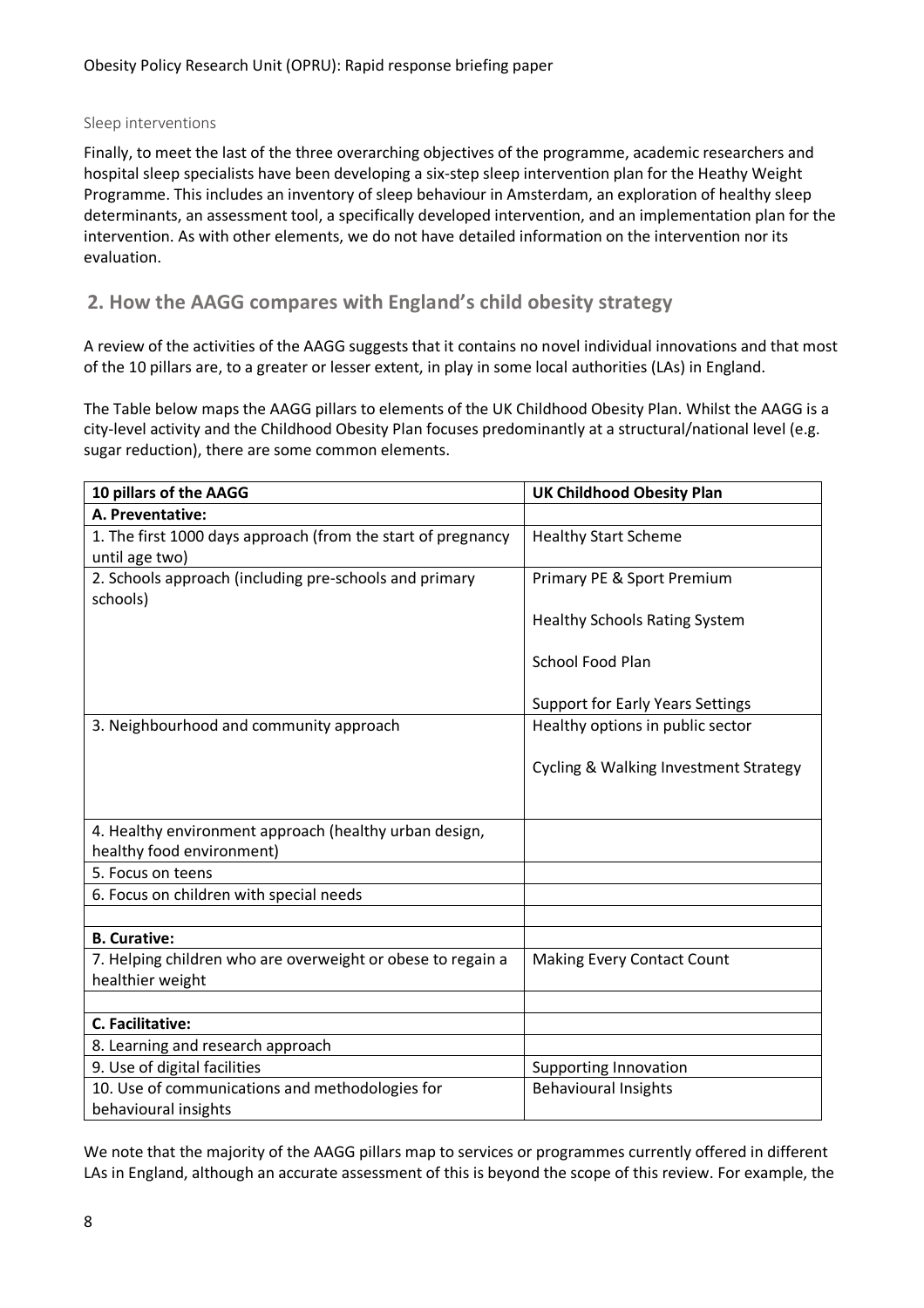first 1000 days pillar maps to the routine universal midwifery and health visiting services still offered in most LAs, although these are now under threat in many LAs due to cuts to public health budgets.<sup>15</sup> Other LAs offer specific early years programmes e.g. HENRY (https://www.henry.org.uk). Re schools, the NCMP operates in (nearly) all schools in England, with innovative school-based programmes in a number of LAs integrating the NCMP into activity programmes and family weight management programmes. Regarding the curative pillar, many LAs continue to offer family weight management clinical programmes, although these are also under threat. In terms of taking a learning approach, a number of LAs link with academic networks (e.g. NIHR CLAHRCs) in planning and evaluating their childhood obesity work.

We note that work with teenagers or with children with specific needs does not appear to map strongly to work in England.

# **3. Enablers of the development of the AAGG**

Here we summarize the factors that underpinned the successful development of the AAGG. This information builds on previous published work on the AAGG undertaken by CH,<sup>9</sup> which concluded that the development of AAGG was successful as a result of *how* it was developed and the structures put into place for implementation.

We outline seven components of the strategy that appear to have contributed to how it has been able to operate - essentially the 'enablers' of the AAGG. These are:

- 1. Strong vertical leadership
- 2. A collaborative, cross-departmental approach
- 3. Strategic use of power and influence
- 4. Clear parameters and expectations
- 5. An academically rigorous basis for action
- 6. A culture of reviewing, monitoring, and reflective action
- 7. A creative approach to addressing barriers

Under each component below is a description of the actions that demonstrate the enabler in practice and an explanation of what effect it has on the strategy's **operation** and **output**.

# **1. Strong vertical leadership**

This was actioned in two main ways:

- Deputy Mayor Eric Van de Burgh demonstrated strong leadership, individually championing the AAGG and securing commitment from the rest of the council. The *effect* was to provide the impetus to overcome obstacles and see the programme to fruition.
- Management of the AAGG was initially placed in the Department for Social Development, taking it out of the remit of Public Health, a statement that obesity was an issue that extended beyond public health and should concern everyone. The *effect* was to pave the way for leadership and commitment from across the city.

#### **2. Emphasis on a collaborative, cross-departmental approach**

This was actioned in three main ways:

• Each aspect of the AAGG (the 10 pillars) is led by a cross-department working group, demonstrating strong horizontal leadership. This has three *effects*: all departments felt they were working towards the same goal and had joint responsibility for the AAGG's success; conflicts could be resolved at a high level; and the strategy could impact all the structures which shape risk of obesity simultaneously rather than only one or two.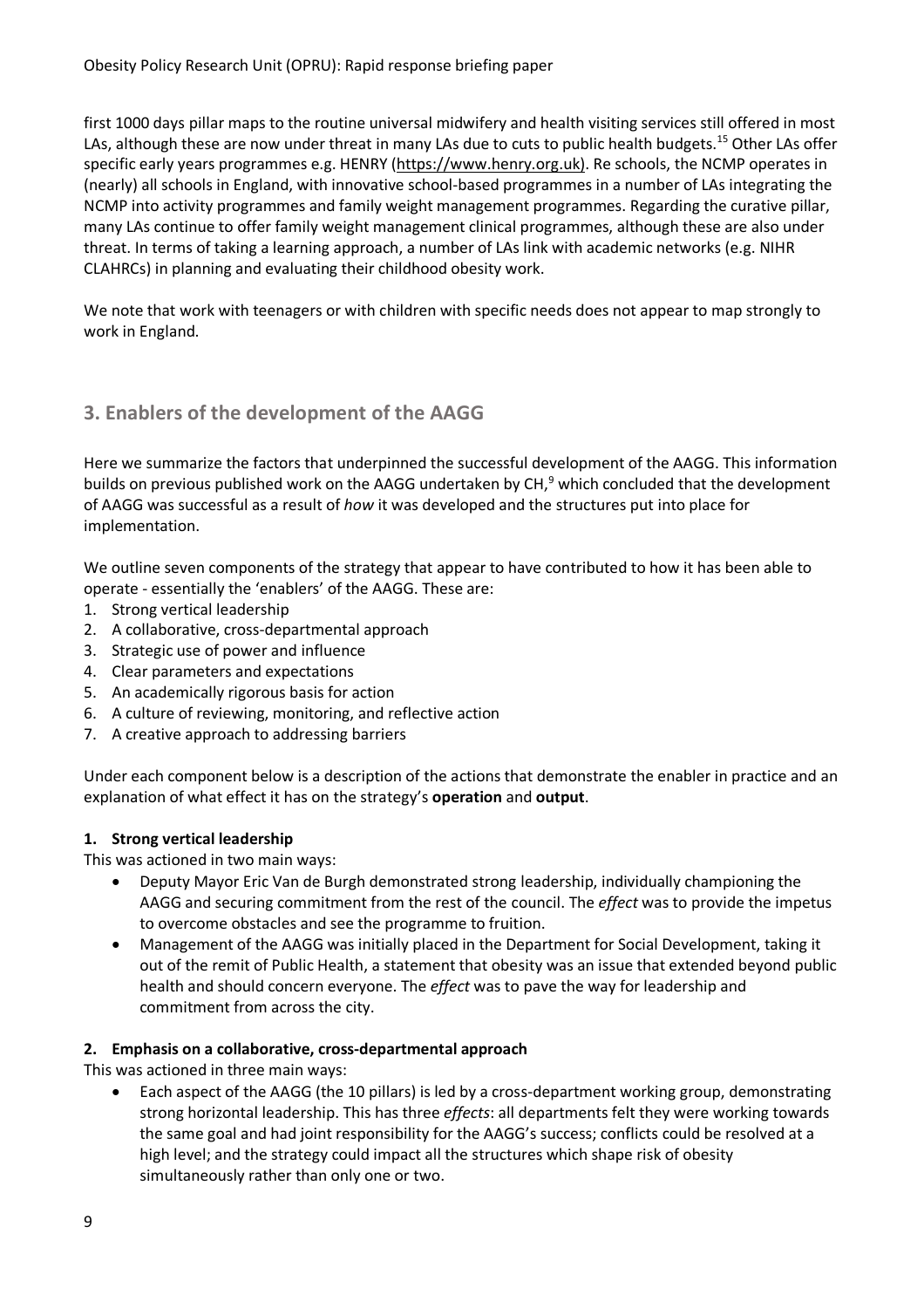- Collaboration rather than funding was prioritised the first iteration of the strategy focused on building collaboration and commitment using existing resources rather than seeking additional funds. From 2015 funding was secured based on established priorities. The *effect* was to show that effective action is possible without significant extra funding, which enabled strong collaboration to be fostered independent of funding cycles. Where funding has been secured there has been a clear and specific use for it.
- There have been efforts to create strategies to combat interdepartmental conflict. At the start of the development of the AAGG tensions existed between different departments of the council. Instead of being ignored, these were addressed by bringing departments together to collaborate on small, tangible projects. Once a successful working model had been established and all departments recognised their role in contributing to obesity prevention, a process for interdepartmental collaboration was established. The *effect* of recognising tensions rather than ignoring them has provided an opportunity to move forward productively.

#### **3. Strategic use of power and influence**

This was actioned in three main ways:

- The Council was pragmatic about using its existing powers to drive action. Rather than concentrate on issues the city of Amsterdam has little control over (such as marketing or recipe formulation), the AAGG prioritises issues that local government has the power to address. The *effect* has been to focus time and energy on areas where tangible action is possible.
- Rather than seek broad industry engagement, the AAGG has chosen only to engage with those industry partners who are likely to make concrete efforts towards obesity reduction. The *effect* has been that the AAGG has not had to alter its priorities to accommodate industries that do not share a genuine commitment to preventing obesity, and time and energy can be spent engaging with partners who will be able to contribute to the goals of the AAGG.
- Although it is an Amsterdam-wide strategy, the AAGG has focused particularly on the communities considered to be most affected by obesity. The *effect* of this targeted approach has been that more resources can be focused where they can have the greatest impact and inequalities in obesity are reduced rather than widened.

#### **4. Clear parameters and expectations**

There is a recognition that eradicating child obesity is a long term project. However, to ensure there is continued buy-in, and to mitigate against the disruption caused by electoral cycles, the AAGG has established shorter term goals along the way (see programme description). The potential *effect* is if it can be demonstrated that the milestone goals are being achieved this may encourage continued buy-in from different sectors and across election cycles. This will then facilitate the achievement of the AAGG's long-term goal.

#### **5. Academically rigorous basis for action**

Several academics have been involved with the development of the AAGG from the outset, ensuring that strategy is built on a significant body of research and its underlying assumptions and theoretical basis are academically rigorous. The *effect* has been to lend the programme authority, and increase the likelihood that AAGG actions will achieve their intended outcomes.

#### **6. Monitoring, reviewing, and reflective action**

This has been actioned in three main ways:

• An in-house team regularly collects data on overweight/ obesity rates amongst children. The *effect* has been to make data is available with which to measure whether the strategy is reaching its targeted goals.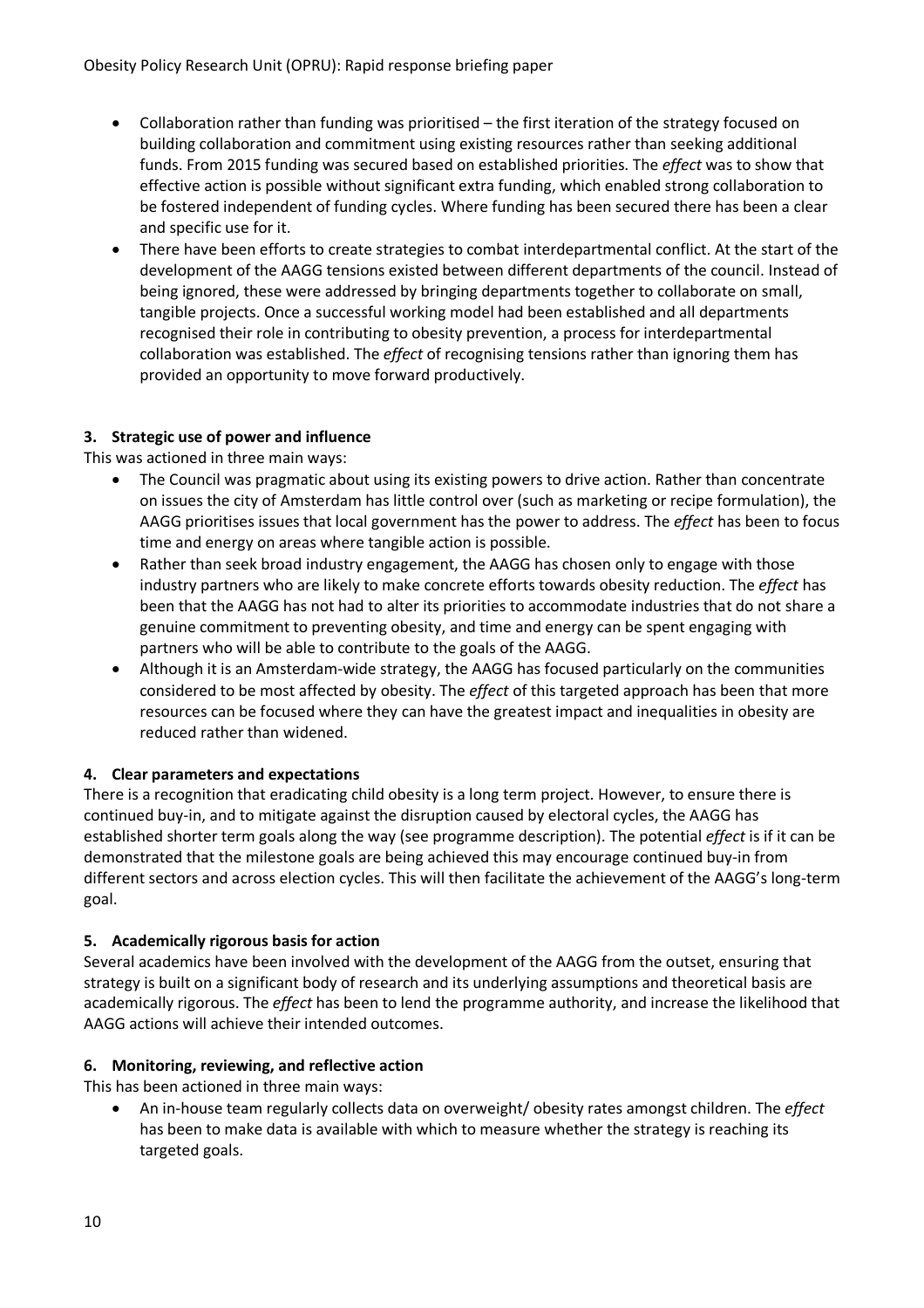- An in house team constantly examines the impact each aspect of strategy is having and the results are fed in to adaptations to the AAGG, which is considered a work in progress. The *effect* of this 'learning by doing' method means that efforts are not wasted on programmes that are not having the desired outcomes, and any unintended consequences can be addressed.
- Regular community engagement explore how programmes are working in practice and enables the council to respond to community needs and perceptions**.** The *effect* has been that when strategies are not having their intended outcomes community engagement can help what barriers exist. Additionally individuals are more likely to engage if they feel their felt needs are being addressed.

#### **7. A creative approach to addressing barriers**

Where there have been obstacles, the AAGG has employed experimental approaches to overcome them. The *effect* has been that a route has been found round a number of barriers through the use of experimental methods (e.g., when efforts to engage industry were proving challenging, a strong business case for engagement was developed and this helped to bring industry members on board).

# **4. Effects and costs of the programme**

# Costs

Between 2012 -2015 no additional budget was allocated to the programme. In 2015 annual funding of €2.5 million was assigned to the AAGG out of the city budget. This represents around 0.04% of Amsterdam's total annual budget of €6.3 billion. This has been supplemented by additional funds of around €2.81 million from the national government, mostly consisting of short-term funding for specific projects or objectives.

# Outcomes and effectiveness

There are no direct evaluations of the effect of the programme on obesity prevalence in Amsterdam. However, the Public Health Service of Amsterdam monitors obesity prevalence. Between 2012 and 2015 obesity prevalence fell from approximately 8% to just over 6% in the most deprived group of children 0-18 years. The prevalence of combined overweight and obesity amongst children 0-18 years in Amsterdam fell from 21% to 18.5% over the same period; in absolute terms this represented a fall from 27,000 to 24,500 children with overweight/obesity, despite an additional 5,000 children in Amsterdam in this period. 16

Figure: Trends in the prevalence of obesity by socioeconomic status (SES) for 5-10 year olds in Amsterdam (2012-2015). We understand that SES is defined by parental occupation although this needs confirmation.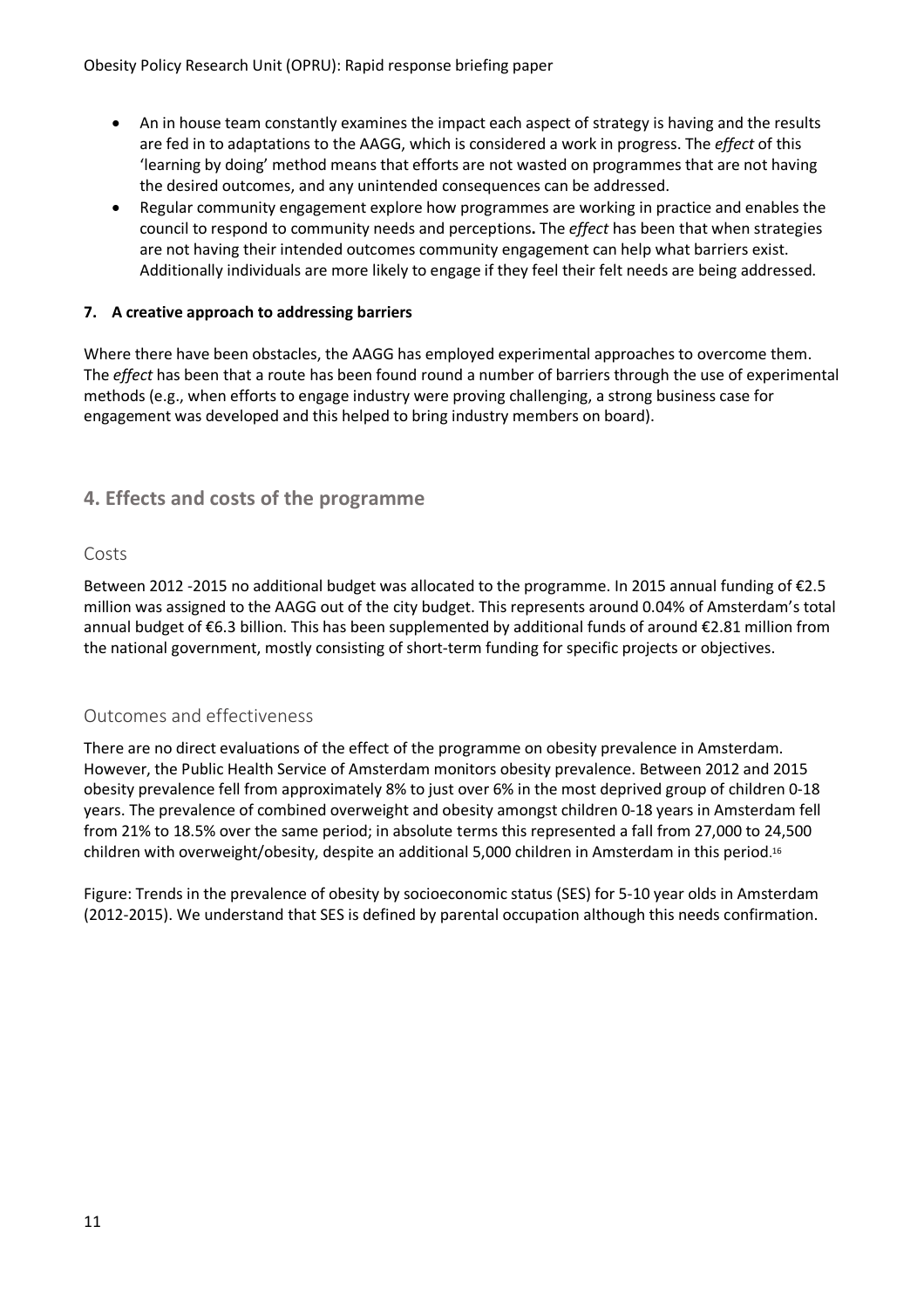

# Trend in de prevalentie van obesitas naar SES voor 5- en 10-jarigen (periode 2012-2015)

Source: Amsterdam Healthy Weight Programme: Outcome Monitor 2017 amsterdam.nl/aanpakgezondgewicht

This is a large effect when compared with the very small annual changes seen in English LAs in NCMP data, and also one that appears to be concentrated amongst the most deprived, with more affluent groups experiencing less decline.

There are however a number of issues with these data.

#### 1. Absence of peer-reviewed outcome data

First, there are no peer-reviewed outcome data published from the AAGG, nor has there been an evaluation by an organisation independent or semi-independent from the Public Health Service. It was made clear to us that the publically available data showing an impact of the AAGG on obesity prevalence are based upon routine measurements of children that are considered largely accurate, with analysis undertaken by the city Public Health Service. However there hasn't been a detailed academic analysis of the data (personal communication, Prof. Jaap Seidell, Vrije University, Amsterdam).

#### 2. Lack of detail

No data are publicly available on the sample sizes for the BMI trend analysis shown above, nor the sample sizes within the various SES bands. These data are needed to enable a critical appraisal of the trend data. The trends shown cannot therefore be assumed to be entirely reliable. However, the sample sizes are undoubtedly large. There are approximately 27,000 children and young people under 18 years in Amsterdam, who are weighed and measured approximately 13 times by the municipal system between birth and 18 years (address by Deputy Mayor Eric van der Burg, Portcullis House, London, 7 December 2017).

#### 3. Causality cannot be established

It is not possible to directly attribute the presented falls in obesity prevalence to the AAGG. There may have been shifts in other factors linked with obesity that have contributed to the fall in obesity, such as shifts in the socioeconomic make up of city districts (e.g. 'gentrification'), shifts in ethnicity in districts over time or the effects of other policies or programmes (e.g. the national JOGG programme (Jongeren Op Gezond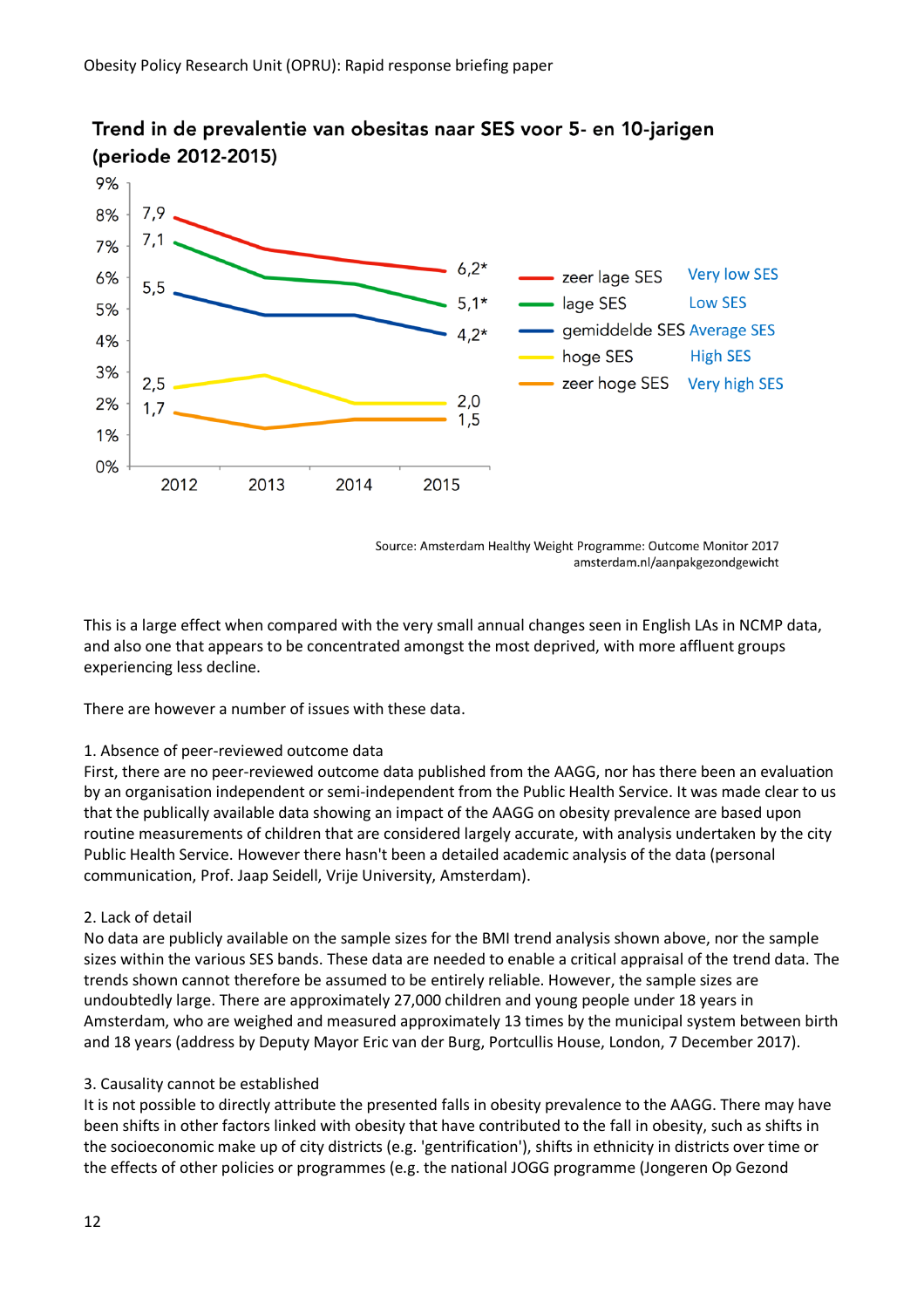Gewicht, translated as Young People at a Healthy Weight; www.jogg.nl)). Those within the AAGG programme recognise that the available outcome data are insufficient to prove that the decline is the direct result of the programme, though as noted above, it is believed to indicate the programme is "promising" given that rates of decline are more rapid than the rest of the Netherlands.

#### Unanswered questions

In the month available for this report, we have not been able to identify sufficient detail on each of the activities under the 10 pillars of action. However we welcome clarification regarding these data. Further detailed work would be needed to fully understand the theoretical underpinning of interventions and methods used, e.g. for promotion of breastfeeding or for family education, and to understand to what extent these differ from methods used in the UK.

Community engagement is an essential part of the programme. However, more details are needed as to the level to which children, young people and families are actively involved, and how.

The limitations relating to data are as noted above. The extent to which data on the impact of the programme on elements other than childhood BMI are available is uncertain.

# **Section B: Feasibility of implementing an AAGG style programme in England**

A full assessment of the feasibility of implementation of the AAGG is beyond the scope of this rapid response briefing paper. We restrict our analysis to i) the identification of key factors likely to influence feasibility; and ii) to illustrating potential English cities where, prima facie, feasibility of implementation could be investigated further. The 20 largest English cities are considered in this feasibility assessment and presented in Table x. Feasibility was considered according to three sets of factors: i) demographic, ii) *transferable active* elements based on learning from the AAGG, iii) political and community interest in obesity.

i) Demographics

Feasibility assessment commenced by identifying three demographic factors that we believe are relevant to pilot site selection. Data were obtained on the following three demographic indicators.

**Size**: It is possible that the success of the AAGG may have some relationship to city size i.e. that the size of Amsterdam (820,000 population) allows a balance between action at scale and the ability to influence industry (requiring a larger metropolis) on the one hand, with the coherence and responsiveness potentially available in smaller cities on the other. There is no clear evidence to support this, however we suggest that it is likely that a city size roughly comparable to Amsterdam might be the most feasible in which to pilot the AAGG.

**Childhood obesity prevalence**: Feasibility is likely to be higher in cities with a higher prevalence of childhood overweight and obesity and where this is seen as a problem. Note that the prevalence of childhood overweight and obesity in Amsterdam for ≤18 year olds is around 18%, compared to a national average for the Netherlands of around 13%.

**Deprivation**: A key feature of the AAGG has been its proportionate universalism approach, with a focus on more deprived communities. We suggest that a city with significant levels of deprivation would therefore be appropriate.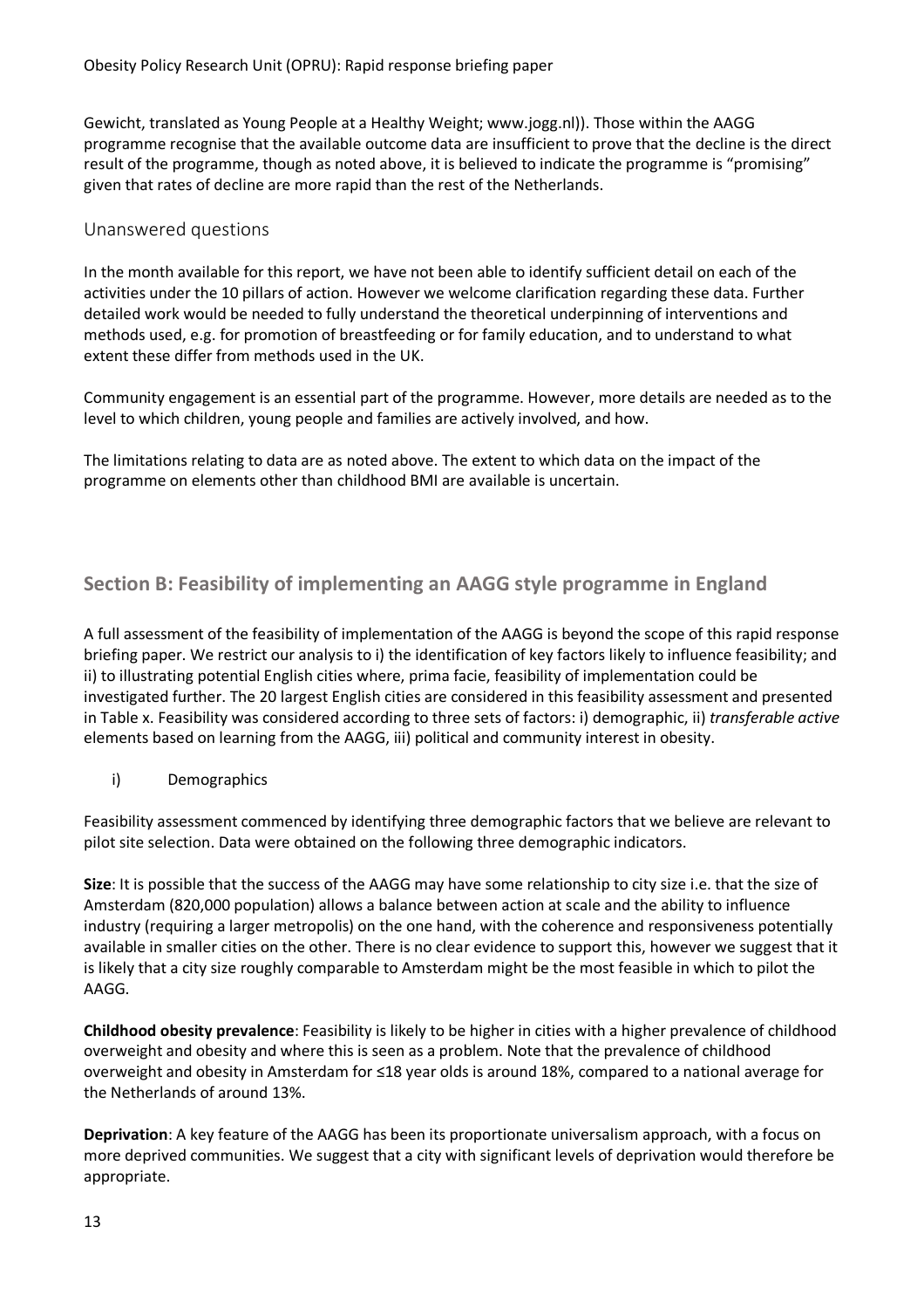#### ii) Potential to implement 'active transferable' elements

The review of the AAGG in section A of this report provides detail on both the *what* and the *how* of the programme. We believe that whilst collective approaches to community obesity prevention have been tried elsewhere, it appears that it is the 'how' rather than the 'what' that has made the AAGG programme a case study of international interest, particularly how it was politically led.<sup>10</sup> Through a synthesis of the information in Section A, we have distilled seven *transferable active* elements that underpin the programme. We suggest that a city's capacity to integrate these elements has important implications for feasibility. We have therefore developed a further set of indicators based on these seven elements elements.

- 1. Strong political and personal commitment by senior city politician; the CSJ report<sup>10</sup> also identified political leadership as the key 'ingredient' driving the success of the AAGG.
- 2. Long term vision, understanding that it is not an overnight process
- 3. Multiple actions taken throughout government not only within public health sector; all departments are required to contribute through their policies
- 4. Combination of government led approach setting top down standards with community engagement - engagement and listening to the community; engage with them to solve the problems
- 5. Norm and values used: a shared belief is that obesity in children is unhealthy and it needs to be addressed. Everyone is responsible for taking action; belief that change can happen.
- 6. Meet people where they are: starting points are the deprived neighbourhoods (targeting)
- 7. Learning approach mentality: solid evaluation and monitoring is important "learning by doing"

For this briefing paper, we could only comment on the potential ability to implement key active factors from a review of i) the political form of the city LA, using the presence of an elected mayor as a proxy for the potential for strong political leadership; and ii) a rapid review of LA policies and programmes relating to obesity and key issues such as healthy food and physical activity. The latter included an assessment of evidence of academic collaborations with LAs relevant to a capacity to monitor impacts of programmes. Note that these data are very high-level, using data available on the internet (see Appendix 1 for sources) as proxies for a range of important factors, and we recognise that this approach may miss some childhood obesity policies and programmes that do not have a web presence.

- iii) Political and community interest in obesity
- **Priority given to obesity prevention**: Feasibility is likely to be greater in cities with a history of according high priority to childhood obesity prevention. Additionally, we noted that it is likely that the long cultural history of public health activism in Amsterdam is relevant to the apparent success of the AAGG. We therefore note whether city and civil society efforts are already prioritising obesity prevention.

# **Limitations of feasibility assessment**

We note a number of limitations to this feasibility assessment. As regards the *transferable active elements,*  the degree to which these elements are transferrable to cities in England is unclear, however, and requires more analysis to assess the transferability of the programme. Amsterdam also presents a specific context which is likely to influence what is transferable. Notably:

• Political leadership of the AAGG came from a charismatic and powerful deputy Mayor who i) helped initiate the project and has an enduring personal commitment to it; ii) enabled the project through his personal influence, his simultaneously holding key city portfolios (e.g. health plus others e.g.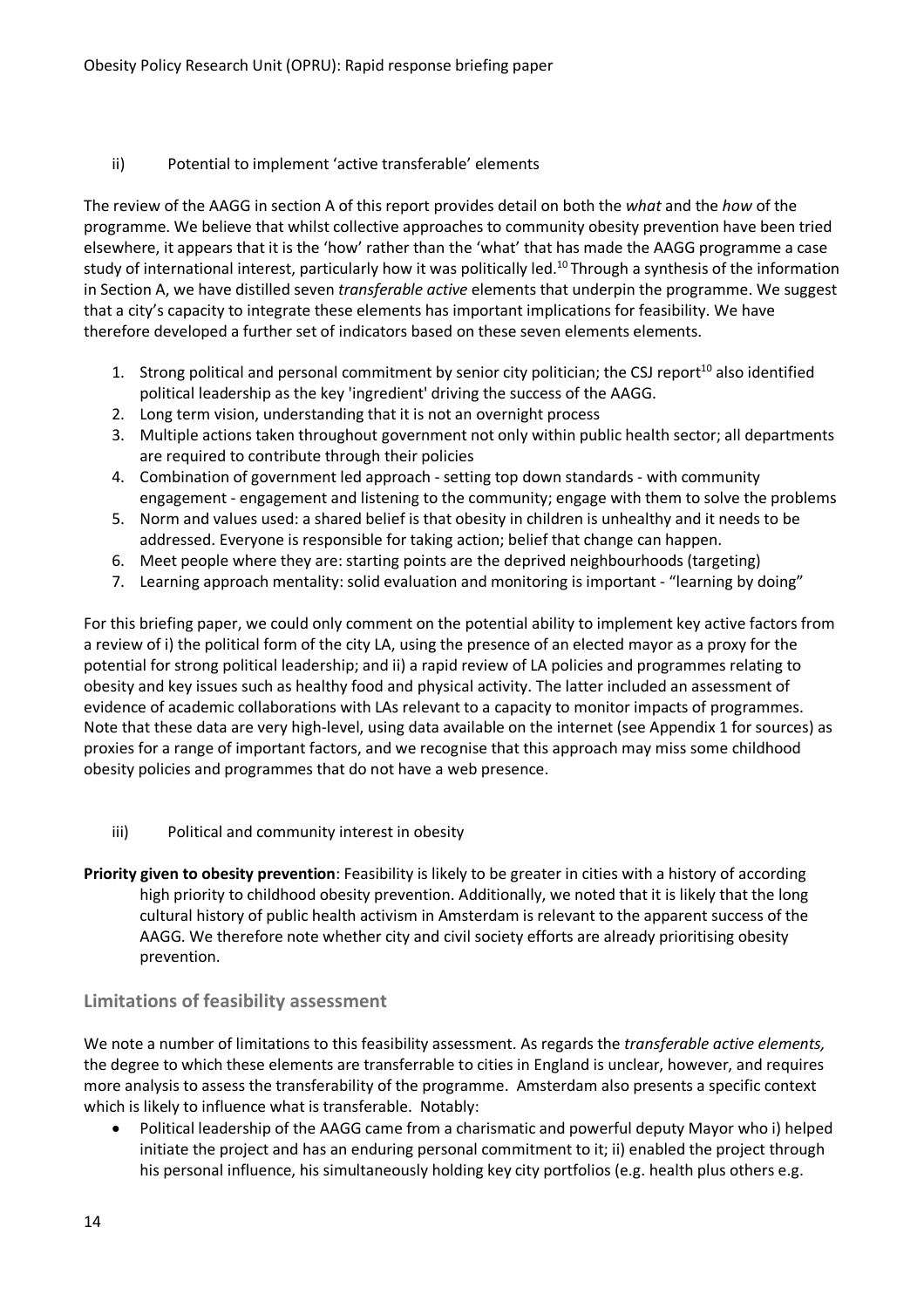sport); and iii) enabled the project to obtain significant funding. The extent to which this could be replicated by LA political leaders, e.g. Mayors/Metro Mayors, in England is unclear.

• Amsterdam has a very well-established culture of community action, particularly relating to children and health; e.g. the School Gardens have been part of city life for over 90 years. Those involved with the AAGG note that Amsterdam has a very different cultural history to other large Dutch cities, e.g. Rotterdam, and acknowledge that it is unclear how transferrable the programme would be to other Dutch cities let alone cities outside the Netherlands.

Lastly, a city's prior work on obesity prevention may both facilitate and hinder a pilot. It could be argued that English cities with a history of giving priority to childhood obesity prevention are likely to have a high degree of prevention activity already underway, and that this may interfere with any piloting of an AAGG-like programme. However as noted above it would be important for an AAGG-like pilot to embrace and synergise with current activities.

# **Feasibility by city**

Using these considerations, we illustrate how England's 20 largest cities map to these feasibility factors. Online searches were undertaken using City Council and LA public health web pages. For the childhood obesity focus markers, specific search terms were used for the various measures (e.g. 'obesity plan' or 'childhood obesity steering group'). For the transferable and feasibility elements, key terms were searched (e.g. obesity and healthy weight) and results were ordered for relevance. Search results relating to current policies and practice (including webpages, published documents, reports, presentations and meeting records) were reviewed for relevant text. Positive or affirmative judgements were given where policies and actions corresponded to the given element (for examples of relevant text, see Appendix 1). The sustainable cities webpage was used and general web searches were carried out to supplement these searches for each city in order to ascertain the level and nature of community action. Note we excluded London from this exercise due to its very large size (>8 million) and complex health and political landscape.

We summarize these in the Table below. The Table shows:

- A. Demographic, childhood obesity prevalence and governance data
- B. Evidence for an LA focus on childhood obesity
	- a. LA has a childhood obesity plan, and date of last update
	- b. clear engagement with measurement through the National Child Measurement Programme (NCMP)
	- c. Obesity is listed as a Public Health priority
	- d. Obesity is listed as a Joint Strategic Needs Assessment (JSNA) priority
	- e. Presence of a Childhood Obesity Steering Group
	- f. City is signed up to Sustainable Cities
- C. Evidence that the 7 potentially transferrable 'Active elements' of the AAGG are operating in the LA
- D. Evidence for other feasibility elements
	- i. undertaking a cross-departmental approach
	- ii. civil society engagement in childhood obesity prevention
	- iii. academic collaboration
	- iv. capacity to monitor

Where data are unavailable for section B, we show a '?'. For sections C and D we only show where we found evidence to support the presence of the element.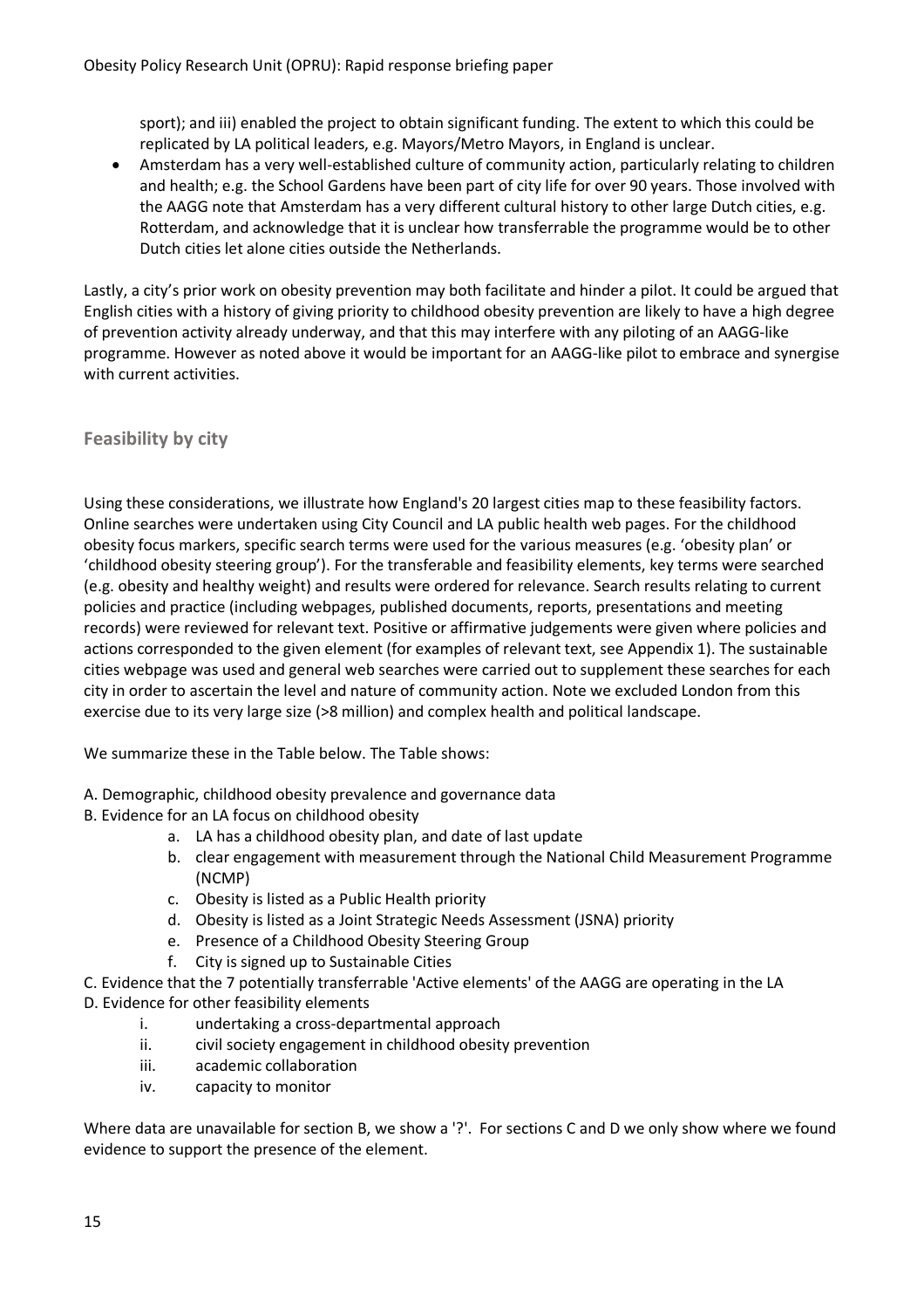Data shown in the Table suggest that larger cities with the greatest evidence for potential feasibility according to these criteria include Birmingham and Bristol. Leeds, Manchester and Liverpool also have available evidence in a number of domains. Note that few smaller cities have a mayor or metro mayor. Amongst the smaller cities, Brighton and Southampton appear to have the greatest evidence for potential feasibility.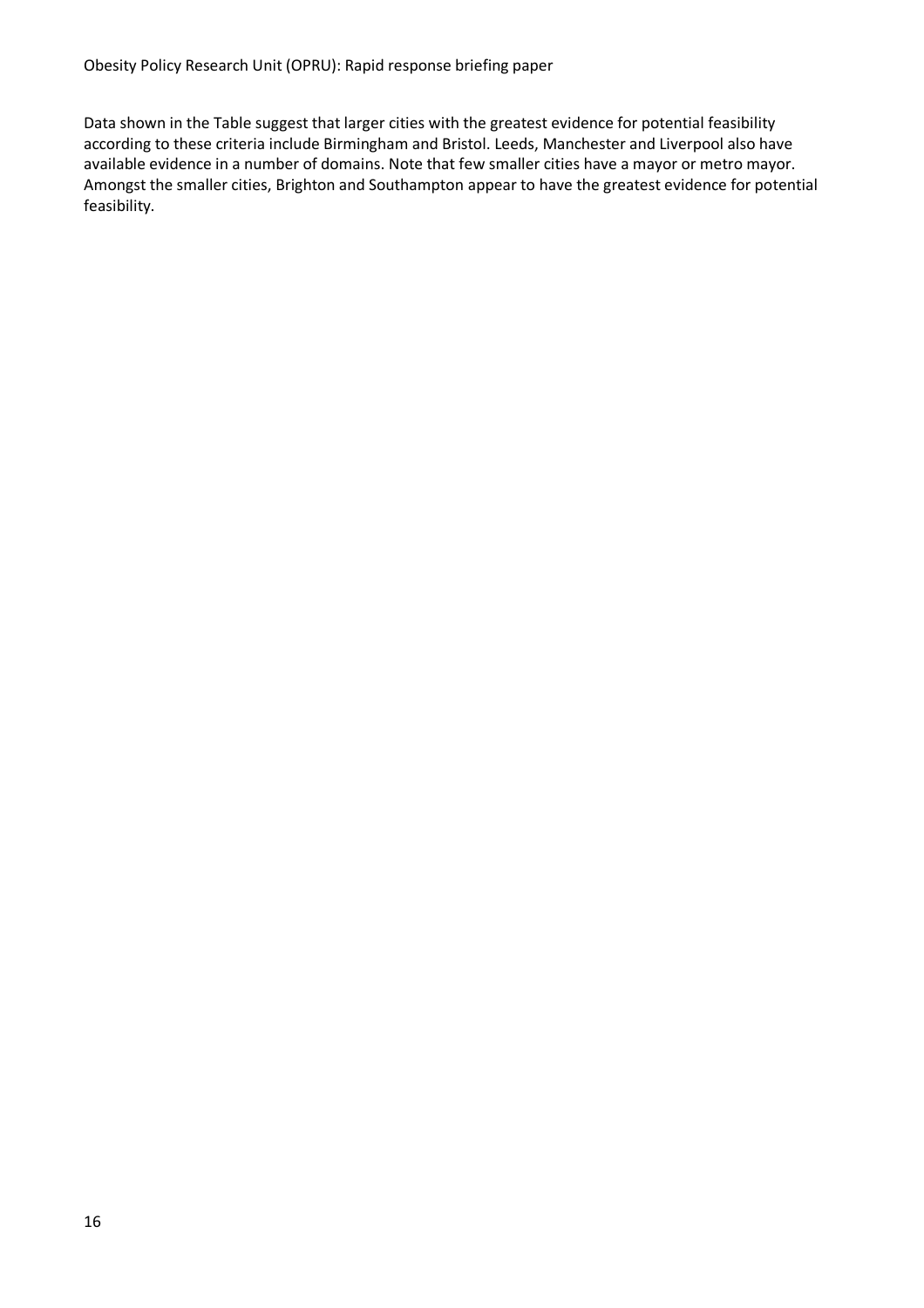# Obesity Policy Research Unit (OPRU): Rapid response briefing paper

|                 |                  |              | Population                                        |                                         | Childhood<br>overweight/<br>obesity |                   |              | Governance    | <b>Childhood obesity focus markers</b> |                      |                      | Transferrable active elements relevant to AAGG |                               |                          |                          |                         |                       | <b>Other feasibility elements</b> |                                                |                     |                                 |                     |                                            |                               |                           |                    |
|-----------------|------------------|--------------|---------------------------------------------------|-----------------------------------------|-------------------------------------|-------------------|--------------|---------------|----------------------------------------|----------------------|----------------------|------------------------------------------------|-------------------------------|--------------------------|--------------------------|-------------------------|-----------------------|-----------------------------------|------------------------------------------------|---------------------|---------------------------------|---------------------|--------------------------------------------|-------------------------------|---------------------------|--------------------|
| Population rank | ξ<br>άť          | DNS mid-2016 | e<br>G<br>of LSOAs in<br>% of LSOAs<br>IMD decile | minority<br>ಯ<br>% black &<br>ethnicity | Ov+Ob 4-5s<br>×.                    | Ov+Ob10-11s<br>×. | aw/<br>MB/UA | Elected mayor | Cities<br>Signed to<br>Sustainable (   | Council Obesity plar | updated<br>Plan last | engagement<br>NCMP                             | priority<br>폰<br>esity:<br>నే | theme<br>Obesity: JSNA   | dnoug<br>steering<br>8   | commitment<br>Political | vision<br>term<br>auo | action<br>City level              | $\ddot{}$<br>community<br>down<br>$\mathbf{e}$ | <b>Jorms/values</b> | deprivation<br><b>Targeting</b> | approach<br>earning | Horizontal/cross<br>department<br>approach | organisations<br>society<br>Ξ | collaboration<br>Academic | Capacity to monito |
| 1               | Birmingham       | 1,124569     | 39.6%                                             | 42.1%                                   | 23.8%                               | 39.9%             | MB           | Y (WM)        | P                                      | P                    | 2017                 | P                                              | P                             | P                        | P                        | P                       |                       | P                                 | P                                              |                     | P                               | P                   | P                                          | P                             | P                         | P                  |
| $\mathbf{2}$    | Leeds            | 781,743      | 21.8%                                             | 14.9%                                   | 21.4%                               | 35.4%             | MB           | N             | P                                      | P                    | 2017                 | P                                              | ?                             | - 2                      | -2                       | P                       | P                     | P                                 |                                                |                     |                                 |                     | P                                          | P                             |                           |                    |
| 3               | Sheffield        | 575,424      | 23.5%                                             | 16.3%                                   | 22.3%                               | 34.3%             | MB           |               | P                                      | P                    | 2014                 | ?                                              |                               | - 2                      | $\cdot$                  |                         |                       | P                                 |                                                |                     |                                 |                     |                                            | P                             |                           | $\mathsf{P}$       |
| 4               | <b>Bradford</b>  | 534,279      | 32.6%                                             | 32.6%                                   | 21.1%                               | 36.4%             | MB           | N             | P                                      | 7                    | 2011                 | P                                              | P                             | $\overline{\phantom{0}}$ | -2                       |                         |                       | P                                 |                                                |                     |                                 |                     |                                            |                               |                           |                    |
| 5.              | Manchester       | 541,263      | 40.8%                                             | 33.4%                                   | 24.9%                               | 40.2%             | MB           | Y (GM)        | P                                      | ?                    | $\cdot$              | ?                                              | P                             | P                        | $\overline{\phantom{0}}$ |                         | P                     | P                                 |                                                |                     |                                 | P                   |                                            | P                             |                           | P                  |
| 6               | Liverpool        | 484,578      | 45.0%                                             | 11.1%                                   | 25.6%                               | 39.8%             | MB           |               | P                                      | P                    | 2014                 |                                                |                               | P                        | $\overline{\phantom{0}}$ |                         |                       | P                                 |                                                |                     |                                 |                     |                                            | P                             |                           |                    |
| $7^{\circ}$     | Bristol (UA)     | 454,213      | 16.0%                                             | 16.0%                                   | 22.9%                               | 35.6%             | UA           | Y             | P                                      | P                    | 2017                 | P                                              | P                             | P                        | P                        | P                       | P                     | P                                 | P                                              |                     | P                               |                     | P                                          | P                             | P                         | P                  |
| 8               | Leicester (UA)   | 348,343      | 24.0%                                             | 49.5%                                   | 20.4%                               | 37.3%             | UA           | <b>V</b>      | P                                      | P                    | 2016                 | ?                                              | P                             | P                        | $\overline{?}$           | P                       | D                     | P                                 | P                                              |                     | P                               |                     |                                            | P                             |                           |                    |
| 9               | Wakefield        | 336,834      | 14.4%                                             | 4.6%                                    | 22.0%                               | 35.6%             | MB           | Ν             | O                                      | P                    | 2016                 | $\cdot$                                        |                               | P                        | -2                       |                         |                       |                                   |                                                |                     |                                 |                     |                                            |                               |                           |                    |
| 10              | Coventry         | 352,911      | 18.5%                                             | 26.2%                                   | 22.4%                               | 37.5%             | MB           | N             | $\circ$                                | P                    | 2017                 | P                                              | P                             | P                        | $\overline{\phantom{0}}$ |                         |                       | P                                 | P                                              |                     |                                 |                     |                                            | P                             |                           |                    |
| 11              | Nottingham (UA)  | 325,282      | 33.5%                                             | 28.5%                                   | 25.5%                               | 37.0%             | UA           | N             | $\circ$                                | P                    | 2011                 | P                                              | P                             | P                        | -2                       | P                       | P                     | P                                 | P                                              |                     | P                               | P                   |                                            | P                             |                           |                    |
| 12              | Newcastle u Tyne | 296,478      | 22.3%                                             | 14.5%                                   | 24.1%                               | 38.8%             | MD           | N             | P                                      | P                    | 2014                 | ?                                              | 2                             | - 2                      | $\overline{\phantom{a}}$ |                         |                       | P                                 |                                                |                     | P                               |                     | P                                          | P                             |                           |                    |
| 13              | Sunderland       | 277,962      | 19.5%                                             | 4.1%                                    | 23.9%                               | 39.8%             | MB           | N             | 0                                      | P                    | 2015                 | -?                                             | P                             | P                        | $\overline{\phantom{a}}$ |                         |                       | P                                 |                                                |                     |                                 |                     |                                            |                               |                           |                    |
| 14              | Brighton (UA)    | 289,229      | 10.3%                                             | 10.9%                                   | 19.8%                               | 26.1%             | UA           | N             | P                                      | P                    | 2015                 | P                                              | P                             | P                        | -2                       | P                       | P                     | P                                 | D                                              | P                   | <b>D</b>                        |                     | P                                          | P                             |                           |                    |
| 15              | Hull (UA)        | 260,240      | 45.2%                                             | 5.9%                                    | 27.9%                               | 37.4%             | UA           | N             | P                                      | P                    | 2014                 | P                                              | $\overline{ }$                | P                        | -2                       |                         |                       |                                   |                                                |                     |                                 |                     |                                            |                               |                           |                    |
| 16              | Plymouth (UA)    | 264,199      | 16.8%                                             | 3.9%                                    | 24.6%                               | 29.6%             | UA           | N             | P                                      | ?                    | $\cdot$              | P                                              | ?                             | P                        | -2                       |                         |                       |                                   |                                                |                     |                                 |                     | P                                          | P                             |                           |                    |
| 17              | Wolverhampton    | 256,621      | 25.9%                                             | 32.0%                                   | 25.3%                               | 40.3%             | MB           | Y             | $\circ$                                | P                    | 2014                 | P                                              | P                             | P                        | $\overline{?}$           |                         |                       |                                   |                                                |                     |                                 |                     |                                            |                               |                           |                    |
| 18              | Stoke (UA)       | 253,226      | 30.2%                                             | 11.4%                                   | 26.3%                               | 37.8%             | UA           | N             | P                                      | P                    | 2015                 | P                                              | P                             | P                        | $\cdot$                  |                         | P                     | P                                 | P                                              |                     |                                 |                     | P                                          | P                             |                           |                    |
| 19              | Derby (UA)       | 256,233      | 18.5%                                             | 19.7%                                   | 21.7%                               | 36.7%             | UA           | N             | $\circ$                                |                      | $\cdot$              | ?                                              | ?                             | P                        | -2                       |                         |                       |                                   |                                                |                     |                                 |                     |                                            |                               |                           |                    |
| 20              | Southampton(UA)  | 254,275      | 12.8%                                             | 14.1%                                   | 22.2%                               | 36.7%             | UA           | N             | $\circ$                                | P                    | 2016                 | P                                              |                               | D                        | $\overline{\phantom{0}}$ |                         | P                     | P                                 | p                                              |                     | P                               | P                   | P                                          | P                             |                           |                    |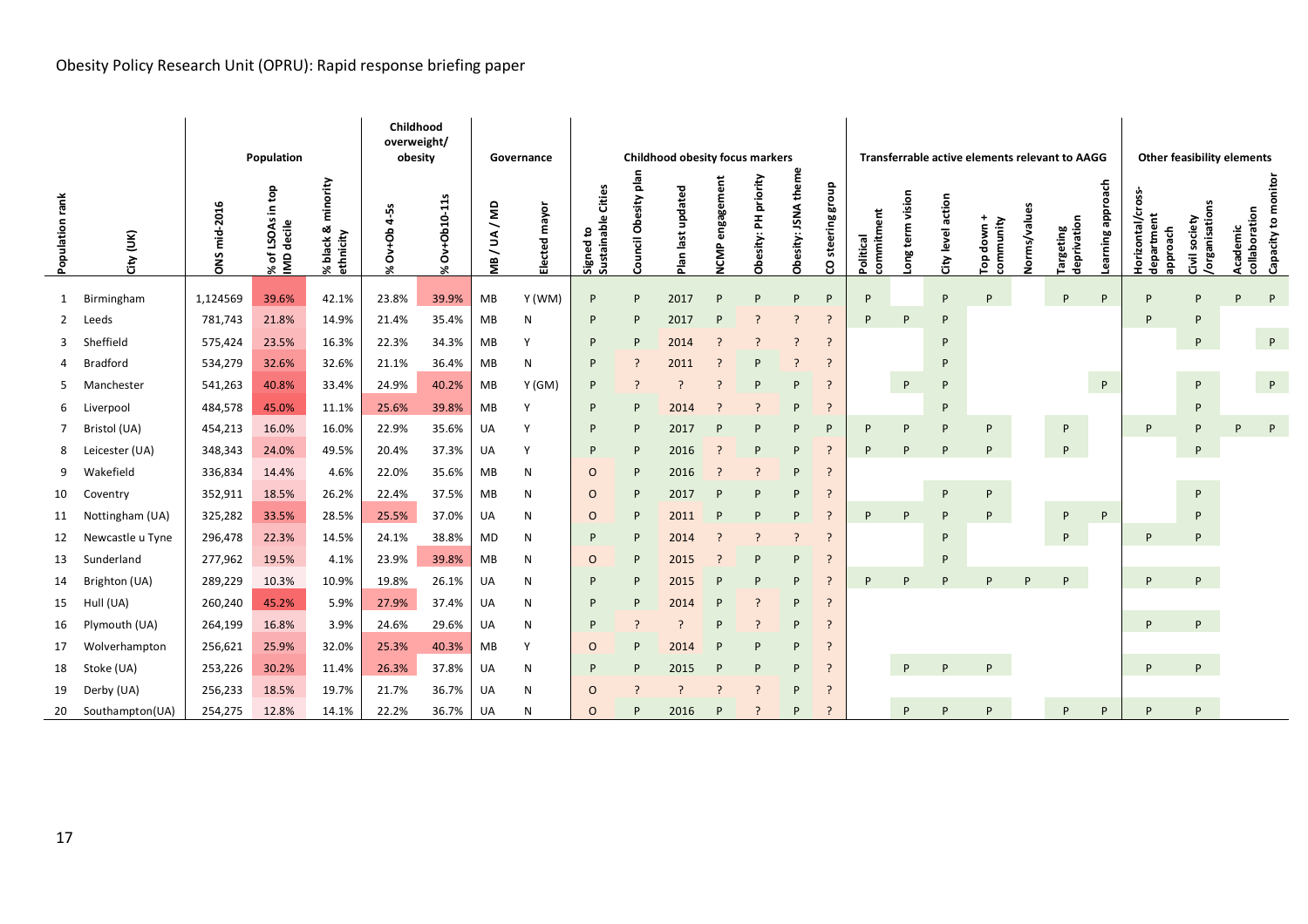#### Obesity Policy Research Unit (OPRU): Rapid response briefing paper

Table Notes:

Abbreviations MB: Metropolitan Borough; UA: Unitary Authority; MD: Metropolitan District WM: West Midlands; GM: Greater Manchester CO: Childhood obesity

Table data sources: Data for population are taken from the Office for National Statistics (ONS). Childhood overweight/obesity prevalence data are taken from the NCMP. Data for Childhood obesity focus markers were taken from LA public health websites. Data for Transferrable active elements (TE) were taken from LA public health websites, Director of Public Health reports and public health publications. Key feasibility elements were taken from all of the above together with community action and individual project webpages.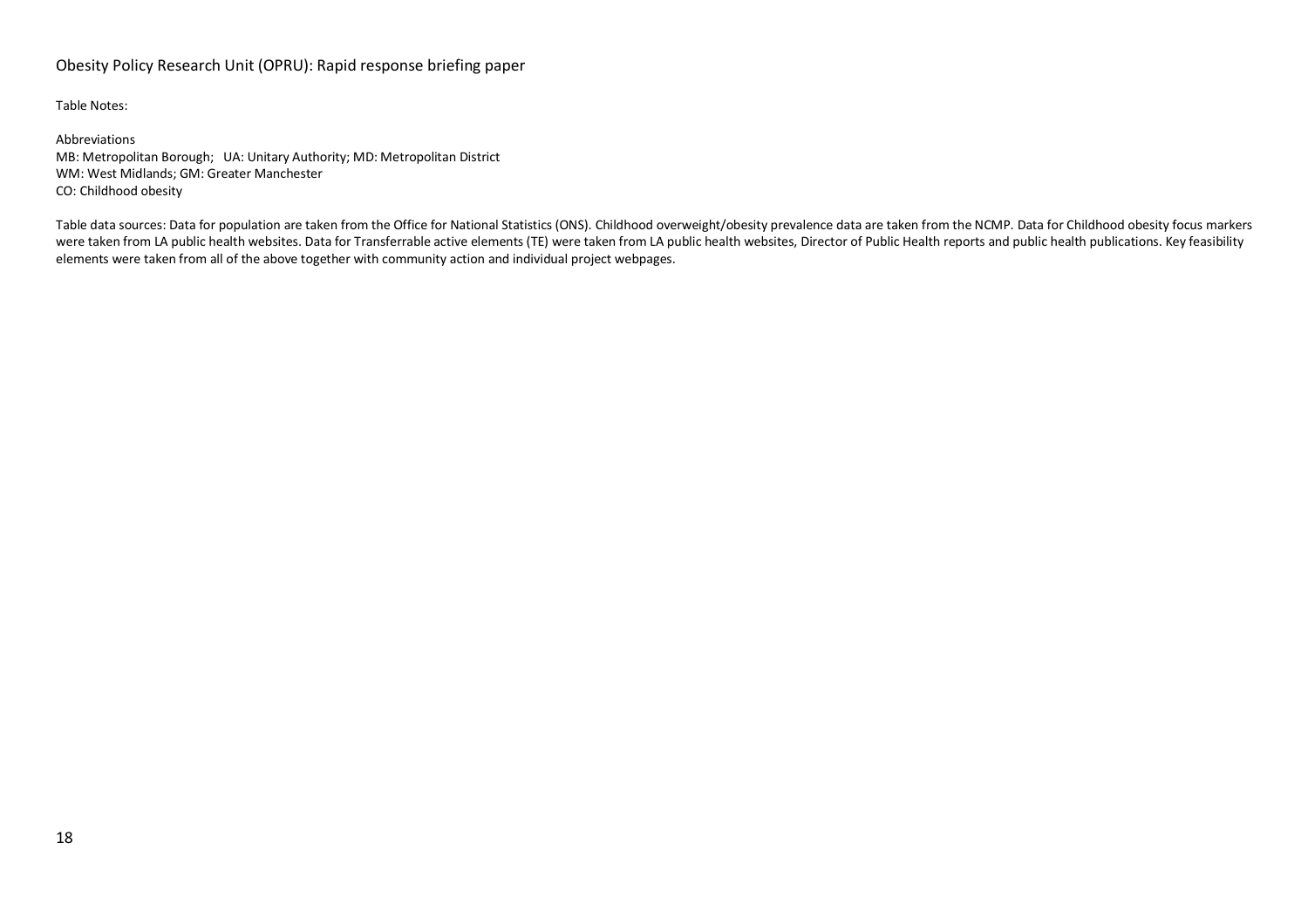# **Conclusions and recommendations**

There is understandably a great deal of interest in the AAGG and its potential for application to cities in the UK.

The programme appears to have some success in reducing childhood obesity, although a peer-reviewed analysis has not been published and changes in obesity cannot be causally attributed to the programme.

The AAGG is made up of a combination of activities that are predominantly evidence-based and are recognised elements of many childhood obesity prevention programmes. Many, if not all, of these are already in place in many places in the UK, although levels of integration of activities differ. The 'how' of the programme in terms of enabling, embedding and operation appear to be more important than the 'what' of individual activities. We have identified key enablers and 'active learnings' that early studies indicate may be responsible for the programme's success. These include but go beyond political leadership and adequate funding.

We suggest that the programme merits closer investigation to clarify activities and data, along with investigation of tranferability of how actions were designed and of the structures through which they were implemented. Greater detail than has been possible in this brief report should be obtained before piloting can be considered. Piloting in England would best be undertaken in a small number of carefully selected sites, with additional work needed to understand feasibility and complementarity with local work. The focus of piloting should be on the AAGG overall programme coordination and leadership, cross-city action, community engagement, and their policy enablers, rather than implementation of a series of actions drawn from individual AAGG elements. It will be important to give any such pilots a fair chance of success by ensuring adequate funding, over a sufficiently long time frame, with an appropriate integrated evaluation.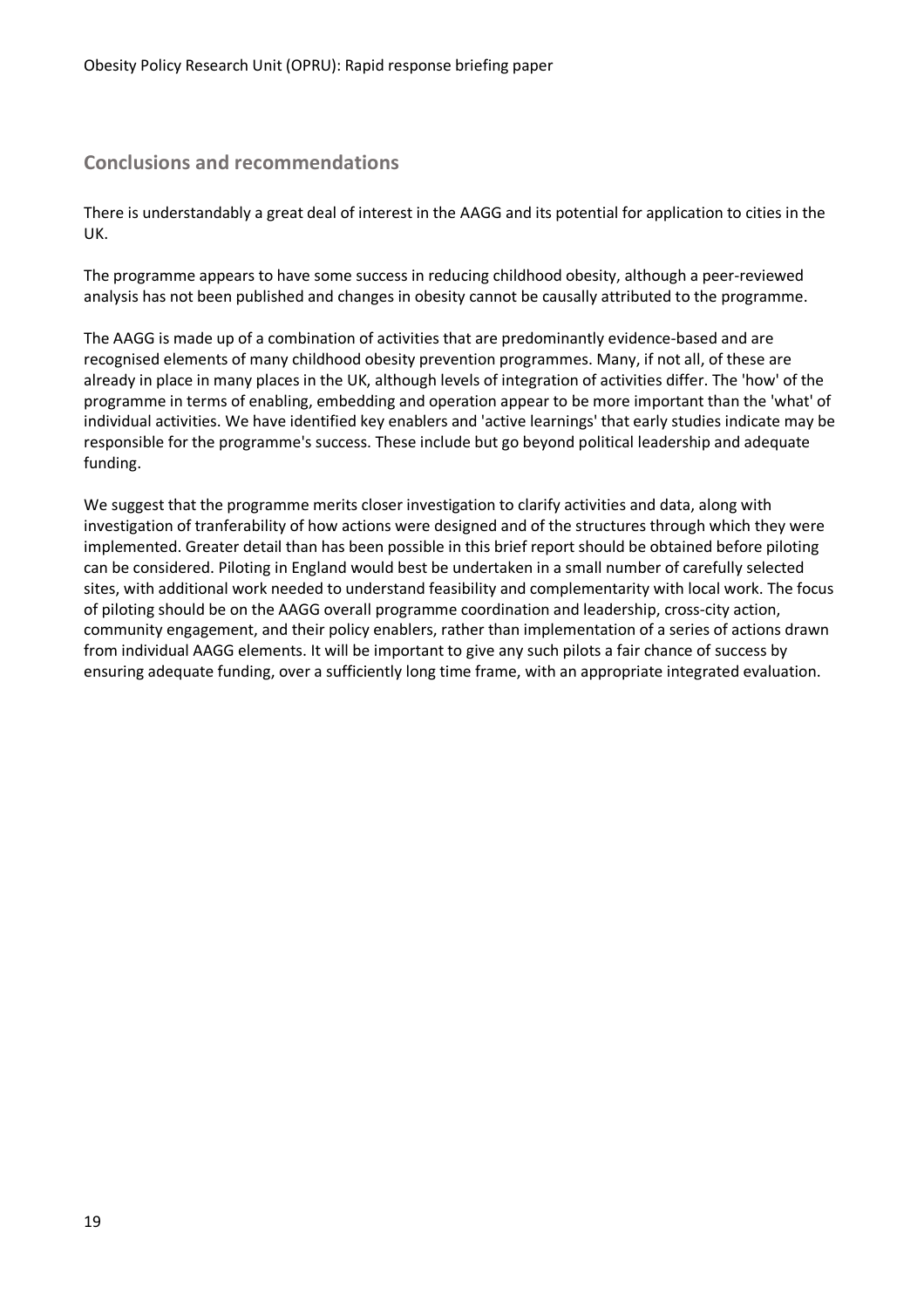# Appendix 1 - transferable and feasibility elements - data sources

| <b>Birmingham</b>               |                                                                                                                   |                                                                          |  |  |  |  |  |
|---------------------------------|-------------------------------------------------------------------------------------------------------------------|--------------------------------------------------------------------------|--|--|--|--|--|
| <b>Element</b>                  | <b>Relevant text</b>                                                                                              | <b>Sources</b>                                                           |  |  |  |  |  |
| <b>TE: Political</b>            | The Birmingham Food Council will oversee and report on                                                            | https://www.birmingham.gov.uk/info/50                                    |  |  |  |  |  |
| commitment                      | the coordination of actions to deliver priorities.                                                                | 120/public_health/1337/jsna_themes/8                                     |  |  |  |  |  |
|                                 |                                                                                                                   |                                                                          |  |  |  |  |  |
| TE: City level action           | Birmingham Food Council CIC was established in March                                                              | http://www.birminghamfoodcouncil.org/                                    |  |  |  |  |  |
|                                 | 2014, with grant funding from Birmingham Public Health.                                                           | wp-content/uploads/2015/01/Food-and-                                     |  |  |  |  |  |
|                                 | Its work is guided by the Birmingham Food Charter which                                                           | the-city-                                                                |  |  |  |  |  |
|                                 | aims to improve the health of Birmingham's residents, its                                                         | economy InterimReport Dec2014.pdf                                        |  |  |  |  |  |
|                                 | economy and its environmental sustainability.                                                                     |                                                                          |  |  |  |  |  |
| TE: top down +                  | The Birmingham Food Charter is a high level statement of                                                          | http://sustainablefoodcities.org/findacity                               |  |  |  |  |  |
| community                       | a vision and the key priorities to deliver that vision.                                                           | /cityinformation/userid/27                                               |  |  |  |  |  |
| <b>TE: Targeting</b>            | We have set up and are leading a project to scope a city-                                                         | http://sustainablefoodcities.org/findacity                               |  |  |  |  |  |
| deprivation                     | wide strategic response to the challenges presented by                                                            | /cityinformation/userid/27                                               |  |  |  |  |  |
|                                 | food poverty, notably emergency food provision (e.g.                                                              |                                                                          |  |  |  |  |  |
|                                 | through food banks) in partnership with the Ashram                                                                |                                                                          |  |  |  |  |  |
|                                 | Housing Association and the Trussell Trust.                                                                       |                                                                          |  |  |  |  |  |
| <b>TE: Learning</b>             | Evidence-based means to help all citizens eat healthily.                                                          | http://www.birminghamfoodcouncil.org/                                    |  |  |  |  |  |
| approach                        |                                                                                                                   | wp-                                                                      |  |  |  |  |  |
|                                 |                                                                                                                   | content/uploads/2014/08/BirminghamFo                                     |  |  |  |  |  |
|                                 |                                                                                                                   | odCharter Summer2014.pdf                                                 |  |  |  |  |  |
| Horizontal/cross-               | We will encourage entrepreneurial engagement in the                                                               | http://www.birminghamfoodcouncil.org/                                    |  |  |  |  |  |
| department                      | local food industry.                                                                                              | wp-content/uploads/2015/01/Food-and-                                     |  |  |  |  |  |
| approach                        | There are clear tensions between the political desire to                                                          | the-city-                                                                |  |  |  |  |  |
|                                 | attract investment to the local food industry through                                                             | economy_InterimReport_Dec2014.pdf                                        |  |  |  |  |  |
|                                 | initiatives such as the Food Hub zone and to support local                                                        |                                                                          |  |  |  |  |  |
|                                 | businesses and the health and social issues caused by                                                             |                                                                          |  |  |  |  |  |
|                                 | obesity and increasing levels of food poverty and poor                                                            |                                                                          |  |  |  |  |  |
|                                 | enforcement of food standards in Birmingham.                                                                      |                                                                          |  |  |  |  |  |
| Civil society/<br>organisations | Schools are working on FoodforLife partnership.<br>Birmingham Open Spaces Forum supports food growing             | http://sustainablefoodcities.org/findacity<br>/cityinformation/userid/27 |  |  |  |  |  |
|                                 |                                                                                                                   |                                                                          |  |  |  |  |  |
|                                 | initiatives in a variety of open spaces across the city.<br>Birmingham is part of Food Smart Cities (Universities |                                                                          |  |  |  |  |  |
|                                 | West Midlands Collaboration: establishing the "food-                                                              |                                                                          |  |  |  |  |  |
|                                 | smart City" concept).                                                                                             |                                                                          |  |  |  |  |  |
|                                 | FoodNet has been operating in Birmingham since 2000,                                                              |                                                                          |  |  |  |  |  |
|                                 | promoting food skills and knowledge.                                                                              |                                                                          |  |  |  |  |  |
| <b>Academic</b>                 | International Panel of Experts have research and/or                                                               | http://www.birminghamfoodcouncil.org/                                    |  |  |  |  |  |
| collaboration                   | professional experience relevant to our work.                                                                     | about/who-we-are/panel-of-experts/                                       |  |  |  |  |  |
|                                 |                                                                                                                   |                                                                          |  |  |  |  |  |

| <b>Leeds</b>         |                                                              |                                       |
|----------------------|--------------------------------------------------------------|---------------------------------------|
| <b>Element</b>       | <b>Relevant text</b>                                         | <b>Sources</b>                        |
| <b>TE: Political</b> | 2017/18 priorities. We will continue to implement the        | http://www.leeds.gov.uk/docs/Best%20C |
| commitment           | Leeds Child Healthy Weight Plan with actions for 2017/18     | ouncil%20Plan%202017-18.pdf           |
|                      | including: increasing the availability for HENRY (Health     |                                       |
|                      | Exercise and Nutrition in the Really Young) Group and        |                                       |
|                      | one-to-one support for parents in the early years; HAPPY     |                                       |
|                      | - a new intervention to tackle maternal obesity; and the     |                                       |
|                      | Healthy Start in Childcare initiative.                       |                                       |
| TE: Long term        | 20 objectives for 2020 (including obesity levels at age 11). | http://www.leeds.gov.uk/phrc/Document |
| vision               |                                                              | s/Childhood%20Obesity%20forum%2024    |
|                      |                                                              | %20Sep%202013.pdf                     |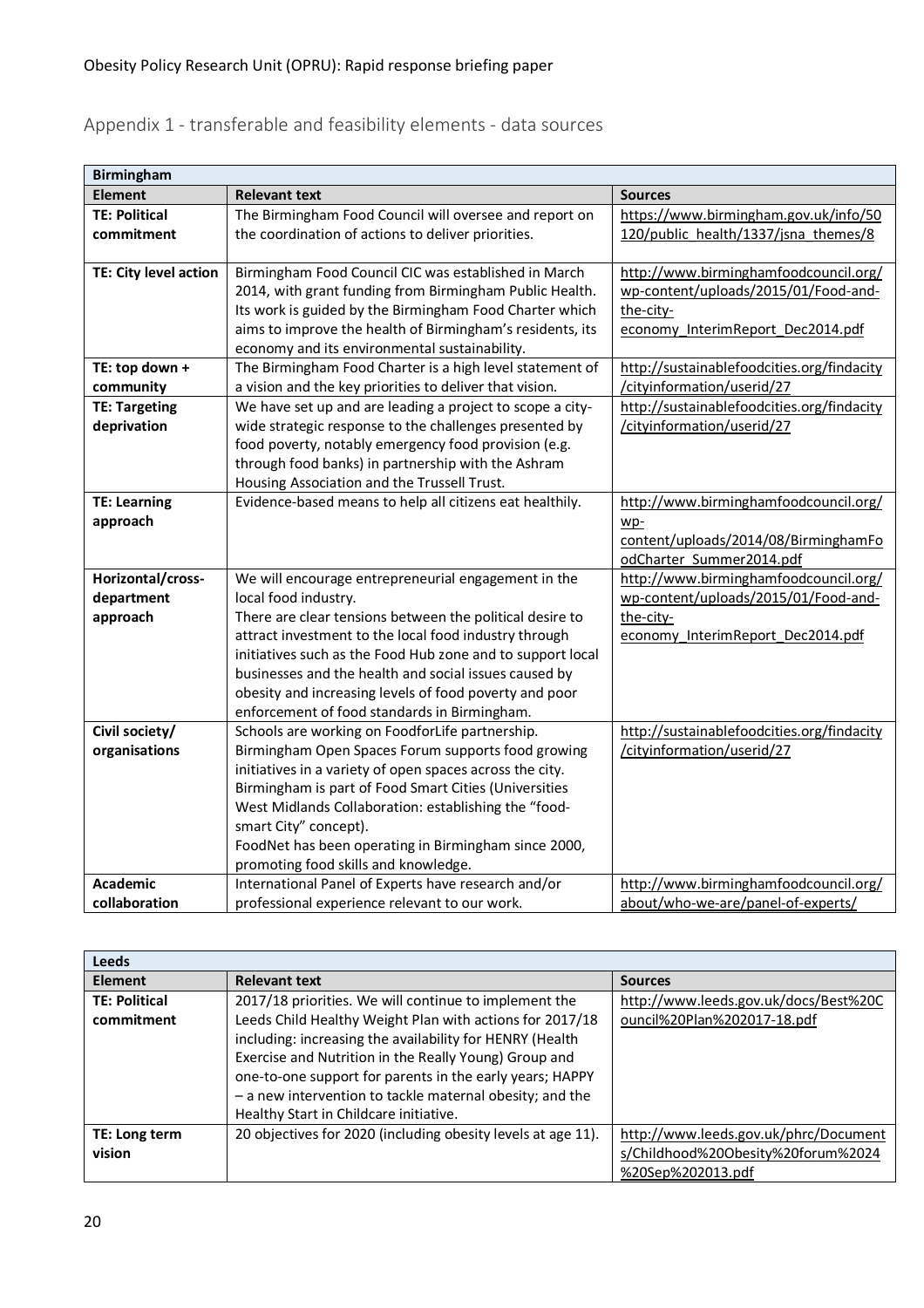| TE: City level action | Leeds Food Partnership (LFP) was established by Feed     | http://sustainablefoodcities.org/findacity |
|-----------------------|----------------------------------------------------------|--------------------------------------------|
|                       | Leeds, Leeds City Council, and food organisations across | /cityinformation/userid/31                 |
|                       | Leeds to promote a new strategic approach to             |                                            |
|                       | sustainable, healthy and affordable food in the city.    |                                            |
| Horizontal/cross-     | Building on the range of council and partnership         | http://www.leeds.gov.uk/docs/Best%20C      |
| department            | strategies in place and in development, the update sets  | ouncil%20Plan%202017-18.pdf                |
| approach              | out interconnected priority areas of work that, taken    |                                            |
|                       | together, will deliver better outcomes for everyone in   |                                            |
|                       | Leeds:                                                   |                                            |
| Civil society/        | 'Feed Leeds'. Food Officer also appointed through        | https://oneyouleeds.co.uk/eat-well/        |
| organisations         | Sustainable Food Cities.                                 |                                            |

| <b>Sheffield</b>      |                                                           |                                            |
|-----------------------|-----------------------------------------------------------|--------------------------------------------|
| <b>Element</b>        | <b>Relevant text</b>                                      | <b>Sources</b>                             |
| TE: City level action | The diversity of both long established and newly emerging | https://www.sheffield.gov.uk/content/sh    |
|                       | food and drink related activities taking place across     | effield/home/schools-childcare/healthy-    |
|                       | Sheffield is entering an exciting new phase of            | early-years.html                           |
|                       | development.                                              |                                            |
|                       | The Sheffield Food Strategy 2014-17 set out what          |                                            |
|                       | Sheffield City Council and partners aimed to do between   |                                            |
|                       | 2014-17 to improve the local food system.                 |                                            |
| Civil society/        | A willingness to share learning on food policy with other | http://sustainablefoodcities.org/findacity |
| organisations         | UK cities and make positive change happen is increasingly | /cityinformation/userid/387                |
|                       | apparent in the Council and other key city institutions.  |                                            |
| Capacity to           | Measure - develop a set of indicators that will help      | http://sustainablefoodcities.org/findacity |
| monitor               | measure the positive impacts of implementing the food     | /cityinformation/userid/387                |
|                       | plan and guide future direction (Oct 17 onwards)          |                                            |

| <b>Relevant text</b>                                       | <b>Sources</b>                             |
|------------------------------------------------------------|--------------------------------------------|
| Cook and eat programmes are running in a range of          | https://www.bradford.gov.uk/health/imp     |
| community venues across the district.                      | rove-your-health/healthy-eating/           |
| Bradford's Food Strategy is coordinated by Bradford        |                                            |
| Council, working with a range of partner organisations.    | http://sustainablefoodcities.org/findacity |
| The Strategy aims to strengthen local food networks in     | /cityinformation/userid/20                 |
| ways that promote environmental sustainability, food       |                                            |
| security, social equity, economic prosperity, fair trading |                                            |
| and the health and well-being of all residents.            |                                            |
|                                                            |                                            |

| <b>Manchester</b>     |                                                        |                                            |
|-----------------------|--------------------------------------------------------|--------------------------------------------|
| <b>Element</b>        | <b>Relevant text</b>                                   | <b>Sources</b>                             |
| TE: Long term         | We will strengthen our input to the Reducing Childhood | http://www.manchester.gov.uk/downloa       |
| vision                | Obesity in Manchester (RCOM) programme to ensure that  | ds/download/6794/public health annual      |
|                       | there is a co-ordinated approach across all partner    | report 2016-2017                           |
|                       | agencies and clear milestones for improvement over the |                                            |
|                       | medium to long term.                                   |                                            |
| TE: City level action | Food Futures is a city-wide strategy and programme to  | http://sustainablefoodcities.org/findacity |
|                       | improve the health and sustainability of food in       | /cityinformation/userid/46                 |
|                       | Manchester. It is coordinated by Public Health         |                                            |
|                       | Manchester based within Manchester City Council.       |                                            |
| <b>TE: Learning</b>   | To make a meaningful difference and reduce avoidable   | https://www.gmcvo.org.uk/sites/gmcvo.o     |
| approach              | inequalities in health, we need to tackle not just the | rg.uk/files/Mapping%20Food%20Poverty       |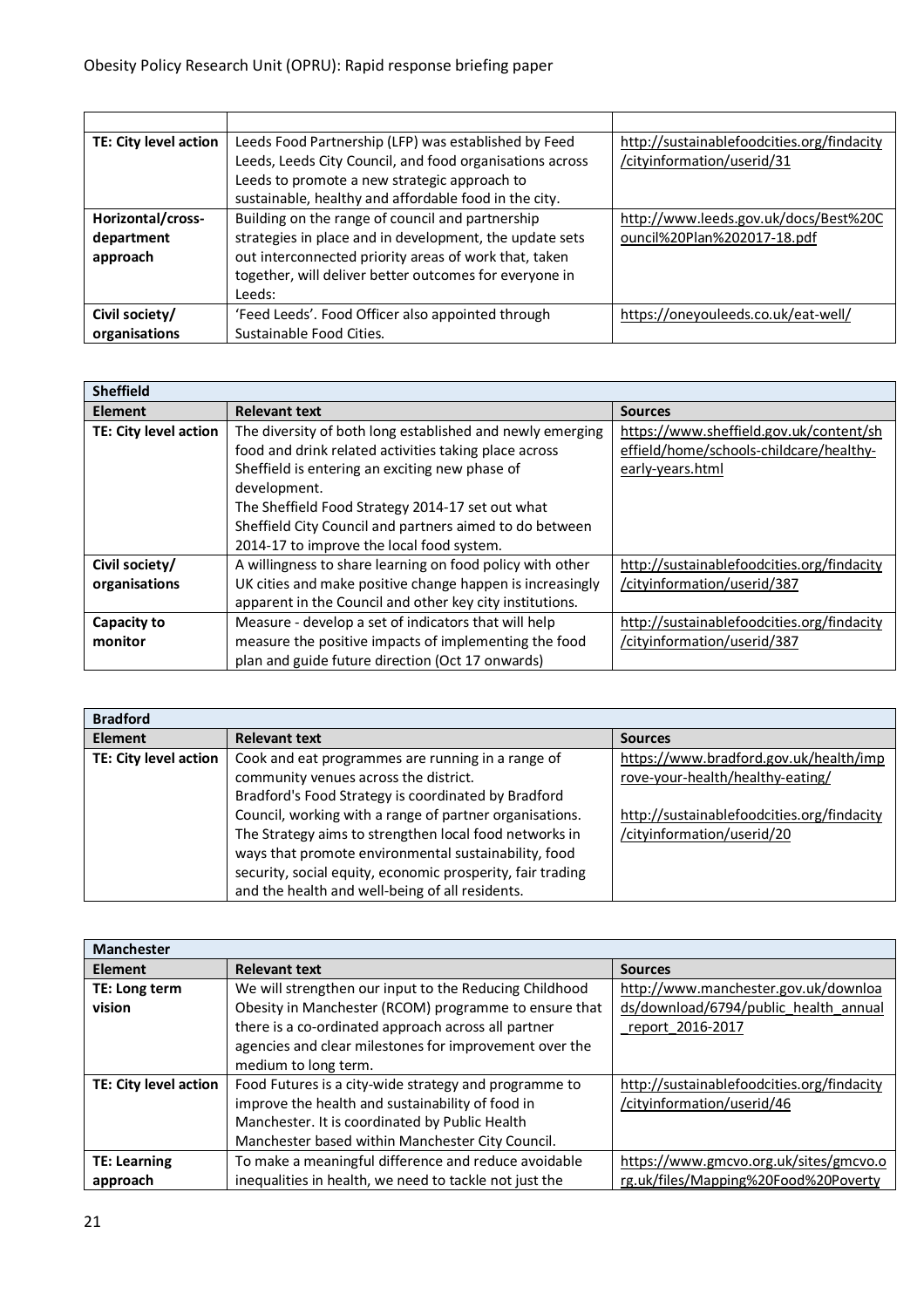|                | health problems but the determinants of those problems     | %20and%20Food%20Deserts%20in%20Gr     |
|----------------|------------------------------------------------------------|---------------------------------------|
|                | (the 'causes of the causes').                              | eater%20Manchesterv6.pdf              |
| Civil society/ | A new Manchester Food Board has been established,          | http://www.manchester.gov.uk/meetings |
| organisation   | involving a range of cross sector partners, to lead on the | /meeting/1917/council                 |
|                | Manchester Food Board priorities and drive forward         |                                       |
|                | activity for the City                                      |                                       |
| Capacity to    | We have expertise in sourcing, analysing and synthesising  | http://www.manchester.gov.uk/downloa  |
| monitor        | the data, information and evidence required to             | ds/download/6794/public health annual |
|                | understand the needs of the population, and we redesign,   | report 2016-2017                      |
|                | monitor and evaluate locally commissioned services. We     |                                       |
|                | also support teams and organisations to access and         |                                       |
|                | contribute to the local and national evidence base and     |                                       |
|                | help to translate this knowledge into actions that will    |                                       |
|                | improve the health and wellbeing of Manchester             |                                       |
|                | residents.                                                 |                                       |

| Liverpool                      |                                                                                                                                                                                                                                                                                                                                                                                                                                                                                                     |                                                                              |
|--------------------------------|-----------------------------------------------------------------------------------------------------------------------------------------------------------------------------------------------------------------------------------------------------------------------------------------------------------------------------------------------------------------------------------------------------------------------------------------------------------------------------------------------------|------------------------------------------------------------------------------|
| <b>Element</b>                 | <b>Relevant text</b>                                                                                                                                                                                                                                                                                                                                                                                                                                                                                | <b>Sources</b>                                                               |
| TE: City level action          | The Liverpool Food People is a network of food growers,<br>composters, buyers, cooks and eaters passionate about a<br>positive healthy food culture for Liverpool.<br>The LFP is third sector led, with members currently hailing<br>from Food for Thought; healthy school meals caterer;<br>Fareshare Merseyside; Health Equality Group (Heart of<br>Mersey); Faiths4Change and arts and health enterprise<br>Squash Nutrition with support from NHS Liverpool CCG,<br>and Liverpool City Council. | http://www.sustainablefoodcities.org/fin<br>dacity/cityinformation/userid/44 |
|                                |                                                                                                                                                                                                                                                                                                                                                                                                                                                                                                     |                                                                              |
| Civil society/<br>organisation | Food for Thought (Merseyside) Ltd. is a unique 'not for<br>profit' healthy school meals caterer. It is a company<br>owned and managed by its partner schools with any                                                                                                                                                                                                                                                                                                                               | http://www.foodforthoughtliverpool.co.u<br><u>k/</u>                         |
|                                | surplus created being re-invested in our local community                                                                                                                                                                                                                                                                                                                                                                                                                                            | http://fareshare.org.uk/fareshare-                                           |
|                                | schools.                                                                                                                                                                                                                                                                                                                                                                                                                                                                                            | centres/merseyside/                                                          |

| <b>Bristol</b> (UA)   |                                                             |                                            |
|-----------------------|-------------------------------------------------------------|--------------------------------------------|
| <b>Element</b>        | <b>Relevant text</b>                                        | <b>Sources</b>                             |
| <b>TE: Political</b>  | Public Health Bristol: Vision and Priorities 2017 to 2019 - | https://www.bristol.gov.uk/documents/2     |
| commitment            | Develop a city wide all age approach to healthy weight      | 0182/848009/Public+health+vision+2017      |
|                       | including sugar smart.                                      | +to+2019/e8e8ab69-ca50-4eab-85d4-          |
|                       |                                                             | 2753cf1255d6                               |
| TE: Long term         | Acknowledgement that 'Long term sustainable change          | https://www.bristol.gov.uk/documents/2     |
| vision                | will only be achieved by the active engagement of           | 0182/1655362/Healthy+Weight+-              |
|                       | schools, communities, families and individuals'.            | +Children+%26+Young+People++-+JSNA         |
| TE: City level action | The Bristol Food Policy Council is a partnership of         | http://sustainablefoodcities.org/findacity |
|                       | community, public and private organisations representing    | /cityinformation/userid/36                 |
|                       | the interests of the whole food sector, including the long- |                                            |
|                       | established Bristol Food Network.                           |                                            |
| TE: top down +        | Bristol City Council and NHS Bristol, working in            | https://www.bristol.gov.uk/documents/2     |
| community             | partnership with business and charities involved with       | 0182/32619/Who-feeds-Bristol-              |
|                       | processing, growing, distributing and selling food. This    | report.pdf                                 |
|                       | includes waste management - whole system approach.          |                                            |
| <b>TE: Targeting</b>  | Reducing health inequalities as part of the healthy weight  | https://www.bristol.gov.uk/social-care-    |
| deprivation           | strategic plan. What Does the Evidence Tell Us about food   | health/get-involved-in-the-great-weight-   |
|                       | Poverty:?                                                   | debate                                     |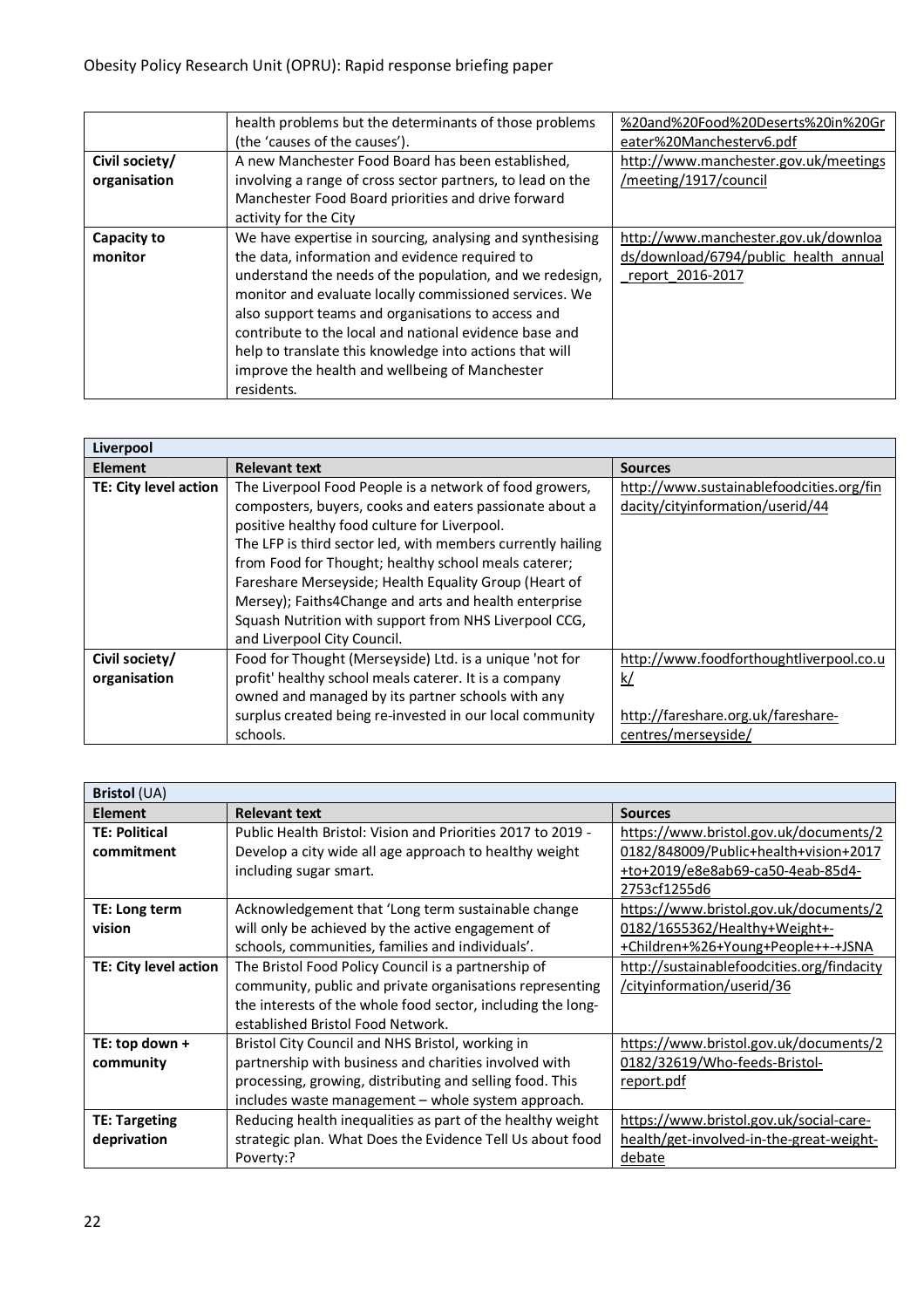|                   |                                                             | http://bristolfoodpolicycouncil.org/food-  |
|-------------------|-------------------------------------------------------------|--------------------------------------------|
|                   |                                                             | poverty-what-does-the-evidence-tell-us/    |
| Horizontal/cross- | The Food Policy Council has adopted a whole systems         | http://sustainablefoodcities.org/findacity |
| department        | framework in its approach to changing the food culture in   | /cityinformation/userid/36                 |
| approach          | the city, beginning with baseline research into our current |                                            |
|                   | food system - the 'Who Feeds Bristol?' report.              |                                            |
| Civil society/    | We're inviting citizens, businesses, schools and            | https://www.bristol.gov.uk/social-care-    |
| organisations     | organisations across the city to help us develop and        | health/get-involved-in-the-great-weight-   |
|                   | implement a new Healthy Weight Strategic Plan.              | debate                                     |
| <b>Academic</b>   | Food and planning developmental review.                     | http://bristolfoodpolicycouncil.org/wp-    |
| collaboration     |                                                             | content/uploads/2014/07/WHO-Food-          |
|                   |                                                             | and-Planning-Review-BCC-040614.pdf         |
| Capacity to       | In 2013, the Good Food Plan for Bristol was launched. This  | http://bristolfoodpolicycouncil.org/what-  |
| monitor           | sets out 8 themes for changing the food system. The         | do-we-know-about-the-state-of-good-        |
|                   | Bristol Food Policy Council, established in 2011, will      | food-in-bristol/                           |
|                   | measure progress towards achieving changes.                 |                                            |

| Leicester (UA)        |                                                                       |                                            |
|-----------------------|-----------------------------------------------------------------------|--------------------------------------------|
| <b>Element</b>        | <b>Relevant text</b>                                                  | <b>Sources</b>                             |
| <b>TE: Political</b>  | Leicester's Food Plan marks the start of a long term                  | https://www.leicester.gov.uk/your-         |
| commitment            | programme to make Leicester a healthy and sustainable                 | council/policies-plans-and-                |
|                       | food city.                                                            | strategies/environment-and-                |
|                       |                                                                       | sustainability/leicesters-food-plan/       |
| TE: Long term         | The Food Plan sets out 10 long term ambitions in an                   | http://sustainablefoodcities.org/findacity |
| vision                | updated Food & Drink Charter.                                         | /cityinformation/userid/21                 |
| TE: City level action | Support for at least nine more community food and                     | https://www.leicester.gov.uk/media/178     |
|                       | horticulture projects. At least 3900m <sup>2</sup> of new allotments. | 765/leicesters-food-plan-2014-16.pdf       |
|                       | Help for families, children's centres, nurseries and schools          |                                            |
|                       | including healthy nutrition and cooking skills sessions.              |                                            |
|                       | Support for food businesses looking at the health and                 |                                            |
|                       | sustainability of the food we buy.                                    |                                            |
| TE: top down +        | The plan has been developed by the city's Food Plan                   | http://sustainablefoodcities.org/findacity |
| community             | Board - a partnership between the City Council, the                   | /cityinformation/userid/21                 |
|                       | voluntary and community sector and the business                       |                                            |
|                       | community, chaired by the Deputy City Mayor.                          |                                            |
| <b>TE: Targeting</b>  | In Leicester we know there are important challenges                   | https://www.leicester.gov.uk/your-         |
| deprivation           | including: Unacceptable levels of food poverty.                       | council/policies-plans-and-                |
|                       |                                                                       | strategies/environment-and-                |
|                       |                                                                       | sustainability/leicesters-food-plan/       |
| Civil society/        | Saffron Acres Project; Eat Better, Start Better; Indoor               | http://sustainablefoodcities.org/findacity |
| organisations         | Market redevelopment; Community Harvest Whetstone                     | /cityinformation/userid/21                 |
|                       | Over 20 community projects are supported by the                       |                                            |
|                       | Council's Parks Service; Leicestershire Food Links; other             |                                            |
|                       | projects include FareShare Leicester, Fairtrade City.                 |                                            |

# **Wakefield**

| Coventry              |                                                                                                                                                                                             |                                                                                                                           |
|-----------------------|---------------------------------------------------------------------------------------------------------------------------------------------------------------------------------------------|---------------------------------------------------------------------------------------------------------------------------|
| <b>Element</b>        | <b>Relevant text</b>                                                                                                                                                                        | <b>Sources</b>                                                                                                            |
| TE: City level action | Coventry City Council is committed to working to combat<br>the issue of childhood obesity and encouraging healthy<br>eating for families to help reduce health inequalities in<br>the city. | http://www.coventry.gov.uk/news/article<br>/1997/change4life hits the road in cov<br>entry to help families be food smart |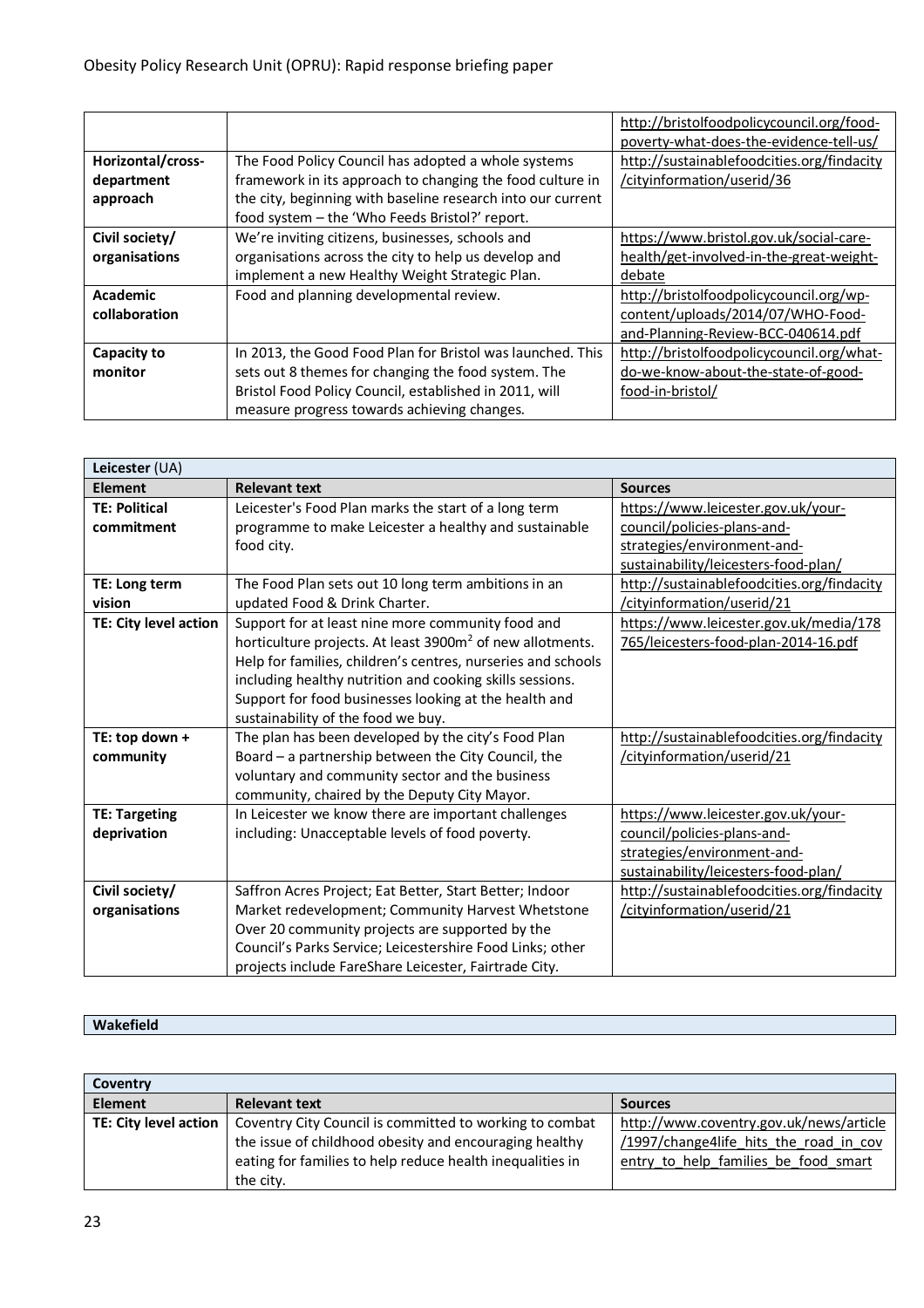| TE: top down + | Public services like the City Council, the Clinical      | file://ad.ucl.ac.uk/home9/sejjsr9/Docume |
|----------------|----------------------------------------------------------|------------------------------------------|
| community      | Commissioning Group and others commission a whole        | nts/Shape Up annual report Public Hea    |
|                | range of organisations which serve food to children and  | low res .pdf<br>lth                      |
|                | families - often those at greatest need.                 |                                          |
| Civil society/ | The response needs to be multi-faceted from changing     | http://www.coventry.gov.uk/downloads/f   |
| organisations  | the environment via policy to make healthy eating and    | ile/17699/childhood obesity              |
|                | physical activity a more natural choice in Coventry,     |                                          |
|                | through to the individual support that children who are  |                                          |
|                | obese need (and all the levels in between). This needs a |                                          |
|                | multi-agency response                                    |                                          |

| Nottingham (UA)       |                                                               |                                         |
|-----------------------|---------------------------------------------------------------|-----------------------------------------|
| <b>Element</b>        | <b>Relevant text</b>                                          | <b>Sources</b>                          |
| <b>TE: Political</b>  | It is appropriately ambitious, putting the health of every    | http://www.nottinghamcity.nhs.uk/image  |
| commitment            | citizen at the centre. If we achieve our objectives, we will  | s/stories/docs/PubHealthdocs/final merg |
|                       | have every right to feel proud of Nottingham as a healthy     | ed_healthy_weight_strategy_with_appen   |
|                       | place to live. Achieving our targets could save 280 lives by  | dices1.pdf                              |
|                       | 2020, as well as bringing wider health benefits to the        |                                         |
|                       | people of Nottingham.                                         |                                         |
| TE: Long term         | Healthy Weight Strategy for Nottingham 2011-2020:             |                                         |
| vision                |                                                               |                                         |
| TE: City level action | Tackle the 'obesity promoting' environments in which our      |                                         |
|                       | citizens live, play, learn and work.                          |                                         |
|                       | The Nottingham Plan is the City's Sustainable                 |                                         |
|                       | Communities Strategy which provides the overarching           |                                         |
|                       | vision and direction for all the City's public strategies and |                                         |
|                       | plans.                                                        |                                         |
| TE: top down +        | This strategy takes into account the local leadership and     |                                         |
| community             | action and builds on the Nottingham City child obesity        |                                         |
|                       | strategy.                                                     |                                         |
| <b>TE: Targeting</b>  | Social issues are important determinants of obesity in        |                                         |
| deprivation           | children and adults. Addressing deprivation through           |                                         |
|                       | broad action across the One Nottingham Partnership will       |                                         |
|                       | improve health, including healthy weight. Economic            |                                         |
|                       | factors can influence an individual's ability to choose       |                                         |
|                       | a diet that is lower in fats and sugars and access            |                                         |
|                       | opportunities to be physically active.                        |                                         |
| <b>TE: Learning</b>   | An Evidence Based Approach: The evidence is very clear        |                                         |
| approach              | that policies aimed solely at individuals will be inadequate  |                                         |
|                       | and that simply increasing the number or type of small-       |                                         |
|                       | scale interventions will not be sufficient to reverse the     |                                         |
|                       | trend. We need significant effective action to prevent        |                                         |
|                       | obesity at a population level targeting elements of the       |                                         |
|                       | obesogenic environment as well as improving nutrition         |                                         |
|                       | and physical activity in individuals.                         |                                         |
| Civil society/        | Interventions are broken down into universal (policy,         |                                         |
| organisations         | transport and built environment etc.), targeted (working      |                                         |
|                       | with at risk groups), and specialist (mainly curative for     |                                         |
|                       | overweight and obese children and adults).                    |                                         |

| Newcastle upon Tyne |                      |                |
|---------------------|----------------------|----------------|
| Element             | <b>Relevant text</b> | <b>Sources</b> |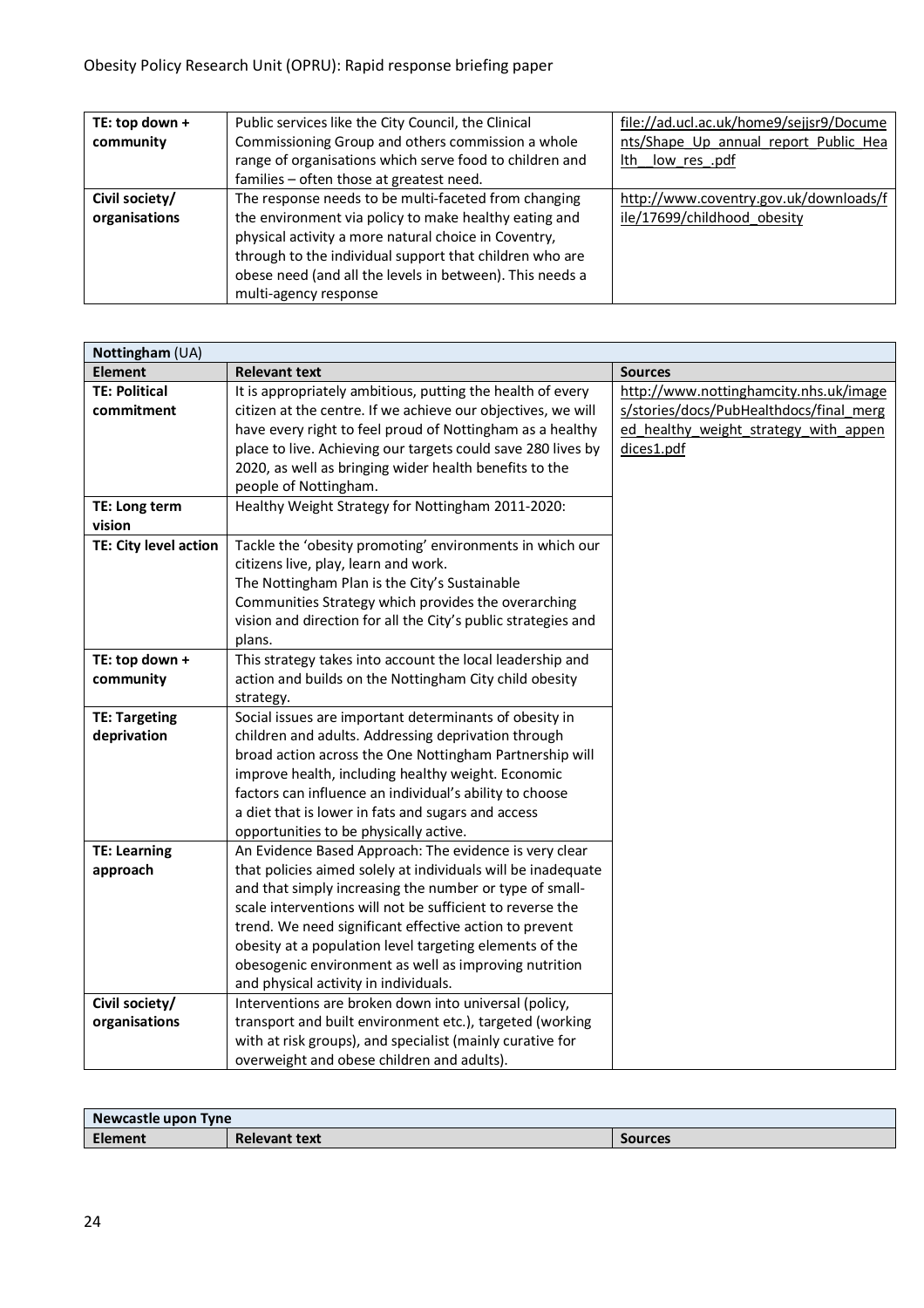| TE: City level action | Over the next three years the council will be working with  | https://www.newcastle.gov.uk/health-       |
|-----------------------|-------------------------------------------------------------|--------------------------------------------|
|                       | Food Nation and schools, charities and restaurants to       | and-social-care/health-and-                |
|                       | transform access to local, affordable and sustainable food  | wellbeing/healthy-eating                   |
|                       | for people across the city.                                 |                                            |
| <b>TE: Targeting</b>  | We will continue to convene a cross-sector food poverty     | http://sustainablefoodcities.org/findacity |
| deprivation           | working group to develop solutions to the root causes of    | /cityinformation/userid/41                 |
|                       | food poverty and in so doing, reduce the demand for         |                                            |
|                       | emergency food aid.                                         |                                            |
| Horizontal/cross-     | Our main programme of work for 2016 and into 2017 is to     | http://sustainablefoodcities.org/findacity |
| department            | build a representative, influential partnership, capable of | /cityinformation/userid/41                 |
| approach              | determining its own longer-term future.                     |                                            |
|                       | The development of a city wide food partnership is          |                                            |
|                       | intended to support a coordinated approach to               |                                            |
|                       | everything that Newcastle can do in relation to food; an    |                                            |
|                       | enabling environment for creating a healthier food          |                                            |
|                       | culture.                                                    |                                            |
| Civil society/        | Food Newcastle is an independent non-profit leading a       | http://www.foodnewcastle.org/              |
| organisations         | movement of organisations and individuals demanding a       |                                            |
|                       | healthier food culture in Newcastle upon Tyne.              |                                            |

| <b>Sunderland</b>     |                                                                                                                                                                                                                                                                                            |                                                                                      |
|-----------------------|--------------------------------------------------------------------------------------------------------------------------------------------------------------------------------------------------------------------------------------------------------------------------------------------|--------------------------------------------------------------------------------------|
| <b>Element</b>        | <b>Relevant text</b>                                                                                                                                                                                                                                                                       | <b>Sources</b>                                                                       |
| TE: City level action | At Sunderland City Council, we work closely with a<br>number of organisations including Sunderland Clinical<br>Commissioning Group, NHS and Public Health England to<br>deliver high quality services and programmes that are<br>tuned to the specific needs of our communities. It's also | https://www.sunderland.gov.uk/article/1<br>3873/Our-responsibility-for-Public-Health |
|                       | our job to promote healthy living, to tackle health<br>inequalities, and to put plans in place so that everyone<br>has the knowledge they need to help themselves stay<br>healthy.                                                                                                         |                                                                                      |

| Brighton (UA)         |                                                               |                                            |
|-----------------------|---------------------------------------------------------------|--------------------------------------------|
| <b>Element</b>        | <b>Relevant text</b>                                          | <b>Sources</b>                             |
| <b>TE: Political</b>  | The Health & Wellbeing Board (HWB) is a partnership           | https://www.brighton-                      |
| commitment            | body bringing together councillors and senior council         | hove.gov.uk/content/health/public-         |
|                       | officers, NHS commissioners and local people which            | health-brighton-hove                       |
|                       | oversees the strategy for public health in Brighton &         |                                            |
|                       | Hove.                                                         |                                            |
| TE: Long term         | Long term aim of the 'Healthy Weight Programme Board'         | https://present.brighton-                  |
| vision                | is to develop a whole systems approach to healthy weight      | hove.gov.uk/Published/C00000826/M000       |
|                       | for people in Brighton & Hove. the new weight                 | 06663/AI00057392/\$20170703120453 0        |
|                       | management services will take a life course approach;         | 11883 0046856 WeightManagementTier         |
|                       | that is, intervening across the life course and at specific   | 2procurementHWBB11072017.docxA.ps.p        |
|                       | times where there may be specific opportunities to            | df                                         |
|                       | influence behaviour                                           |                                            |
| TE: City level action | In 2012, the Brighton & Hove Food Partnership launched        | http://sustainablefoodcities.org/findacity |
|                       | the city's second food strategy which sets out how            | /cityinformation/userid/45                 |
|                       | collectively as a city we will achieve a vision of a healthy, |                                            |
|                       | sustainable and fair food system for Brighton & Hove.         |                                            |
| TE: top down +        | Brighton & Hove City Council Public Health Commissioner:      | https://www.brighton-                      |
| community             | Brighton & Hove we're working hard with our partners          | hove.gov.uk/content/health/public-         |
|                       | such as Brighton & Hove Food Partnership, Albion in the       | health-brighton-hove                       |
|                       | Community and GPs to help and to provide advice for           |                                            |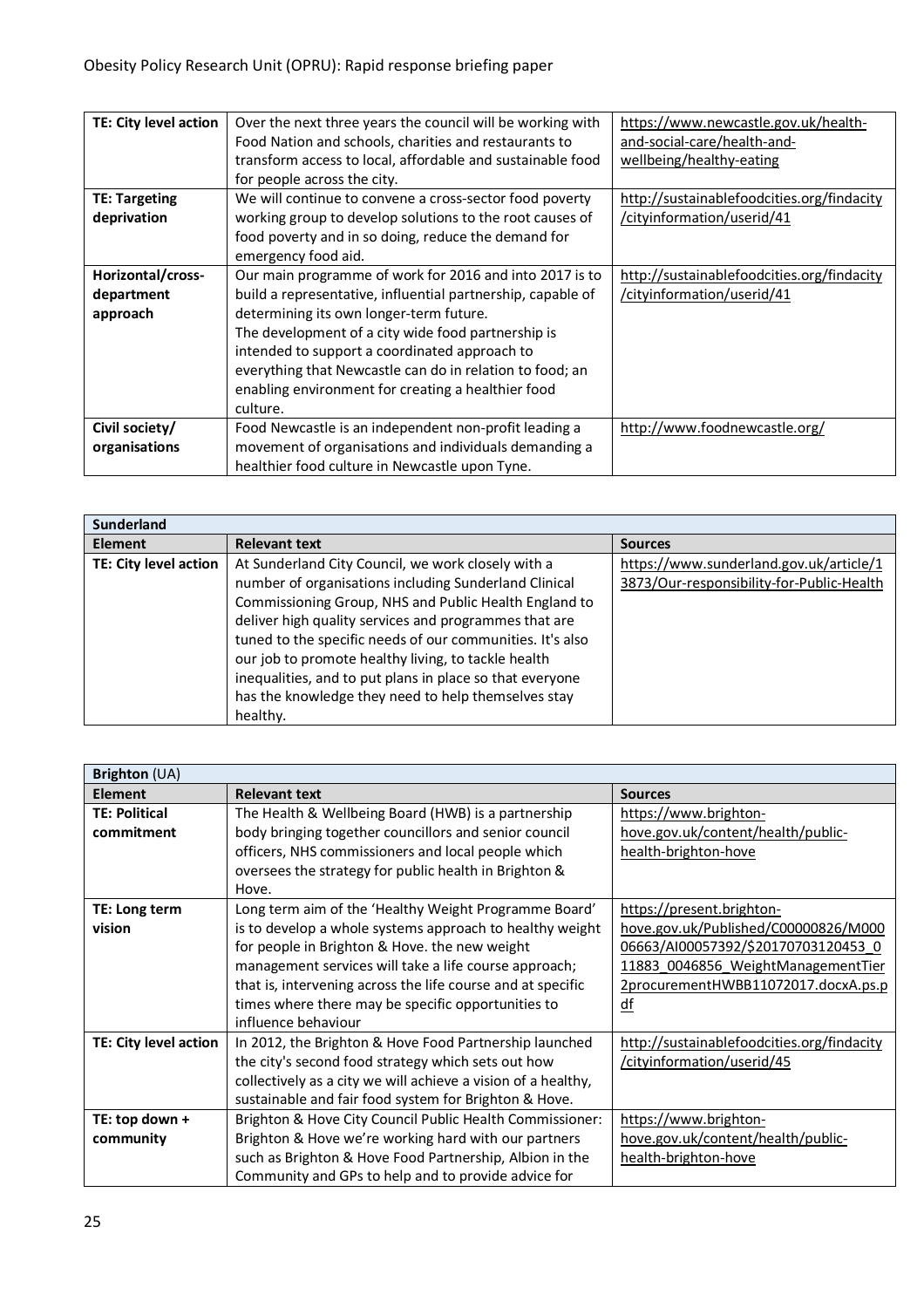|                      | people who are overweight on how to stay within healthy      |                                             |
|----------------------|--------------------------------------------------------------|---------------------------------------------|
|                      | limits. Key factors in helping stay within healthy weights   |                                             |
|                      | include healthy eating and regular exercise so we            |                                             |
|                      | proactively work as a city on both important areas.          |                                             |
| TE: Norms/values     | The city celebrates a cut in child obesity; Brighton & Hove  | https://www.brighton-                       |
| /culture             | City Council is now in the top 10% of local authorities      | hove.gov.uk/content/press-release/city-     |
|                      | nationally for tackling child obesity.                       | celebrates-another-cut-child-obesity        |
|                      | Statistics from Public Health England show that Brighton     |                                             |
|                      | & Hove has the lowest figure in the South East at 49.2% of   |                                             |
|                      | adults overweight or obese                                   |                                             |
| <b>TE: Targeting</b> | We offer food poverty awareness training and have            | http://sustainablefoodcities.org/findacity  |
| deprivation          | developed resources and advice for front line workers and    | /cityinformation/userid/45                  |
|                      | people directly experiencing food poverty.                   |                                             |
| Horizontal/cross-    | The Brighton & Hove Food Partnership brings together         | http://sustainablefoodcities.org/findacity  |
| department           | community organisations, statutory agencies, local           | /cityinformation/userid/45                  |
| approach             | businesses and individual residents in a city-wide,          |                                             |
|                      | strategic approach to food.                                  |                                             |
| Civil society/       | Brighton & Hove is hosting the first city-wide initiative in | https://www.brighton-                       |
| organisations        | the UK over the devastating harm caused by                   | hove.gov.uk/content/press-                  |
|                      | overconsumption of sugar as part of a drive to help          | release/brighton-hove-first-uk-city-tackle- |
|                      | reduce obesity.                                              | sugar-addiction-and-unveils-brand-new-      |
|                      |                                                              | city                                        |

# **Kingston upon Hull** (UA)

| <b>Plymouth (UA)</b> |                                                             |                                            |
|----------------------|-------------------------------------------------------------|--------------------------------------------|
| <b>Element</b>       | <b>Relevant text</b>                                        | <b>Sources</b>                             |
| Horizontal/cross-    | Food Plymouth CIC is a strong cross-sector collaborative    | http://sustainablefoodcities.org/findacity |
| department           | partnership of public, private, community and voluntary     | /cityinformation/userid/16                 |
| approach             | sector organisations. Stakeholders across the city have     |                                            |
|                      | been working to develop the partnership and delivery        |                                            |
|                      | since 2010, to increase local and sustainable food in the   |                                            |
|                      | city, through the vision of the Plymouth Food Charter and   |                                            |
|                      | Action Plan.                                                |                                            |
| Civil society/       | Good food is vital to the quality of peoples' lives in      | http://www.foodplymouth.org/               |
| organisations        | Plymouth. By promoting healthy and sustainable food as      |                                            |
|                      | part of a thriving food economy, the Plymouth Food          |                                            |
|                      | Charter aims to improve health and wellbeing for all and    |                                            |
|                      | to create a more connected, resilient and sustainable City. |                                            |

#### **Wolverhampton**

| Stoke-on-Trent (UA)   |                                                           |                                            |  |  |
|-----------------------|-----------------------------------------------------------|--------------------------------------------|--|--|
| <b>Element</b>        | <b>Relevant text</b>                                      | <b>Sources</b>                             |  |  |
| TE: Long term         | Stoke-on-Trent Healthy Weight Strategy 2016-2019 - to     | https://www.stoke.gov.uk/site/scripts/go   |  |  |
| vision                | make a healthy weight the norm across all ages in Stoke-  | ogle results.php?q=obesity                 |  |  |
|                       | on-Trent.                                                 |                                            |  |  |
| TE: City level action | Good Food Stoke-on-Trent is a partnership of community,   | http://sustainablefoodcities.org/findacity |  |  |
|                       | public, private and business sectors to drive action on   | /cityinformation/userid/463                |  |  |
|                       | food issues in the city. The group will meet four times a |                                            |  |  |
|                       | year to share successes, discuss challenges and work in   |                                            |  |  |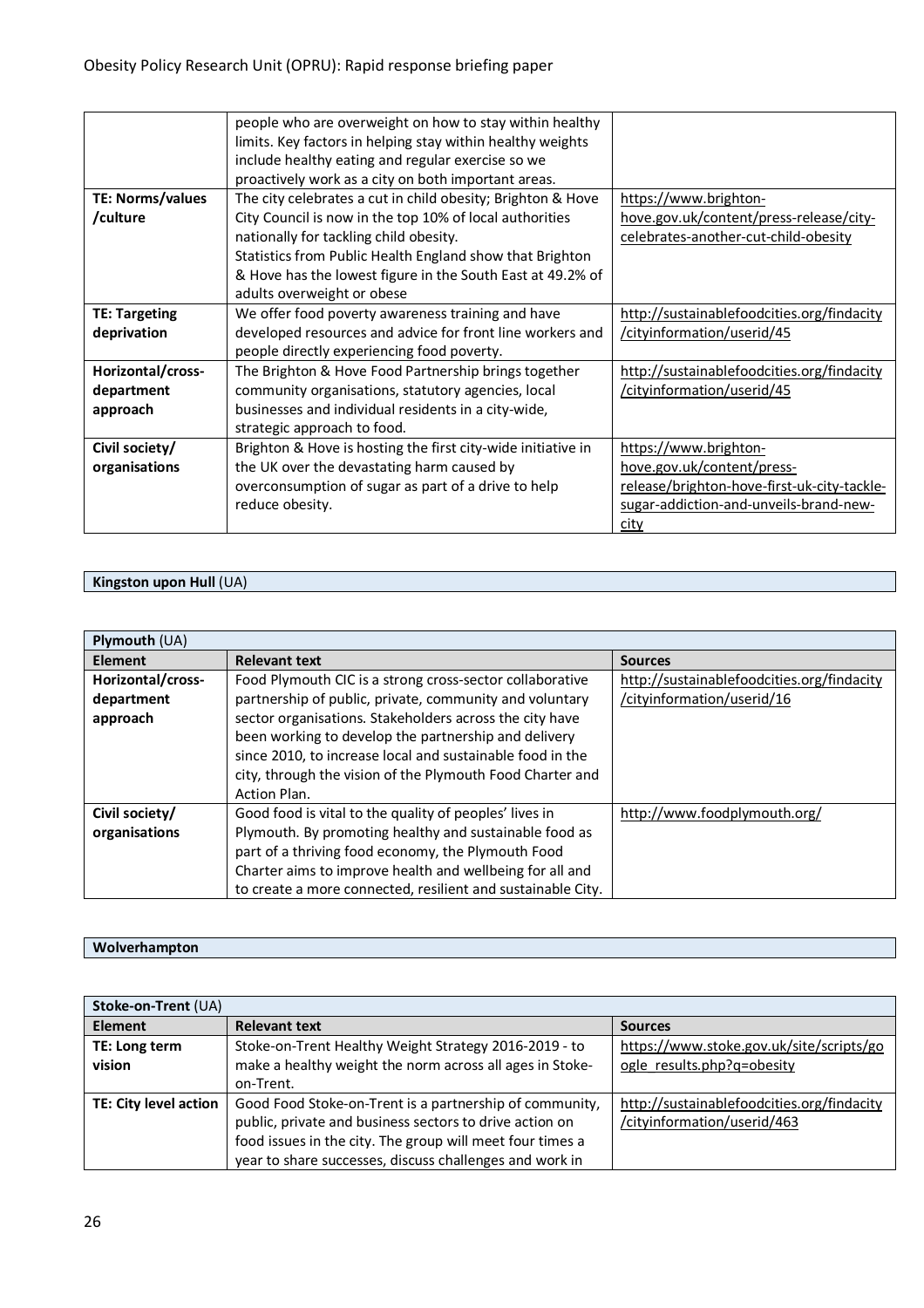|                    | collaboration to identify new opportunities to add value   |                                            |
|--------------------|------------------------------------------------------------|--------------------------------------------|
|                    | to the sustainable food agenda in Stoke-on-Trent.          |                                            |
| TE: top down +     | The North Staffordshire Community Food Network             | http://sustainablefoodcities.org/findacity |
| community          | contributes to Good Food Stoke-on-Trent by bringing        | /cityinformation/userid/463                |
|                    | together groups in co-operation on issues and              |                                            |
|                    | celebrations focused on food. This includes sustainability |                                            |
|                    | and security of food supply, food poverty, food waste and  |                                            |
|                    | health and welfare. The network aims to provide an         |                                            |
|                    | inclusive network which challenges, informs and            |                                            |
|                    | celebrates the contribution that the community makes to    |                                            |
|                    | the sustainable food future of North Staffordshire.        |                                            |
| Horizontal /cross- | Create healthy weight neighbourhoods and towns;            | https://www.stoke.gov.uk/site/scripts/go   |
| department         | building public health considerations into planning        | ogle results.php?q=obesity                 |
| approach           | policies, decisions and programmes will ensure that the    |                                            |
|                    | built and green environment of Stoke-on-Trent              |                                            |
|                    | encourages and enables residents to maintain a healthy     |                                            |
|                    | weight.                                                    |                                            |
| Civil society/     | Stoke-on-Trent City Council commissions and supports a     | http://sustainablefoodcities.org/findacity |
| organisations      | number of healthy eating campaigns:                        | /cityinformation/userid/463                |
|                    | The Cook and Eat programme;                                |                                            |
|                    | The local Food for Life programme;                         |                                            |
|                    | The Council has also produced a Stoke Sustainable Food     |                                            |
|                    | City film.                                                 |                                            |

# **Derby** (UA)

| Southampton (UA)                    |                                                                                                                                                                                                                                                                                                                                                                                                                             |                                                                                                                                   |  |  |
|-------------------------------------|-----------------------------------------------------------------------------------------------------------------------------------------------------------------------------------------------------------------------------------------------------------------------------------------------------------------------------------------------------------------------------------------------------------------------------|-----------------------------------------------------------------------------------------------------------------------------------|--|--|
| Element                             | <b>Relevant text</b>                                                                                                                                                                                                                                                                                                                                                                                                        | <b>Sources</b>                                                                                                                    |  |  |
| TE: Long term<br>vision             | Healthy Early Years delivered by Southampton City<br>Council and Solent NHS Trust was award winning in 2017<br>for long term work to curb the increase in the number of<br>children that are overweight or obese. Southampton City<br>Council is working alongside partners to create health<br>promoting environments in the city, through settings such<br>as early years, schools, businesses, parks and open<br>spaces. | http://www.southampton.gov.uk/news/a<br>rticle.aspx?id=tcm:63-396577                                                              |  |  |
| TE: City level action               | Being a healthy weight is key to a child's well-being<br>Southampton City Council has key objective of creating a<br>healthy city for children and young people.                                                                                                                                                                                                                                                            | http://www.southampton.gov.uk/health-<br>social-care/children/healthy-weight/                                                     |  |  |
| TE: top down +<br>community         | Obesity is included as a key theme in the Taking<br>Responsibility for Health JSNA. Southampton Healthy<br>Living can provide you with the support and motivation<br>needed to make healthier choices through one to one and<br>group support. You can find out more on the My Weigh<br>page or access Self Help apps which you can use yourself<br>to help manage your weight.                                             | http://www.southampton.gov.uk/health-<br>social-care/children/healthy-weight/<br>https://www.southamptonhealthyliving.o<br>rg.uk/ |  |  |
| <b>TE: Targeting</b><br>deprivation | Health inequalities are largely preventable. Not only is<br>there a strong social justice case for addressing health<br>inequalities, there is also a pressing economic case. Action<br>on health inequalities requires action across all the social<br>determinants of health, including education, occupation,<br>income, home and community.                                                                             | http://www.publichealth.southampton.g<br>ov.uk/healthintelligence/phar/phar2014/i<br>nequalities.aspx?tab=tcm:62-372367           |  |  |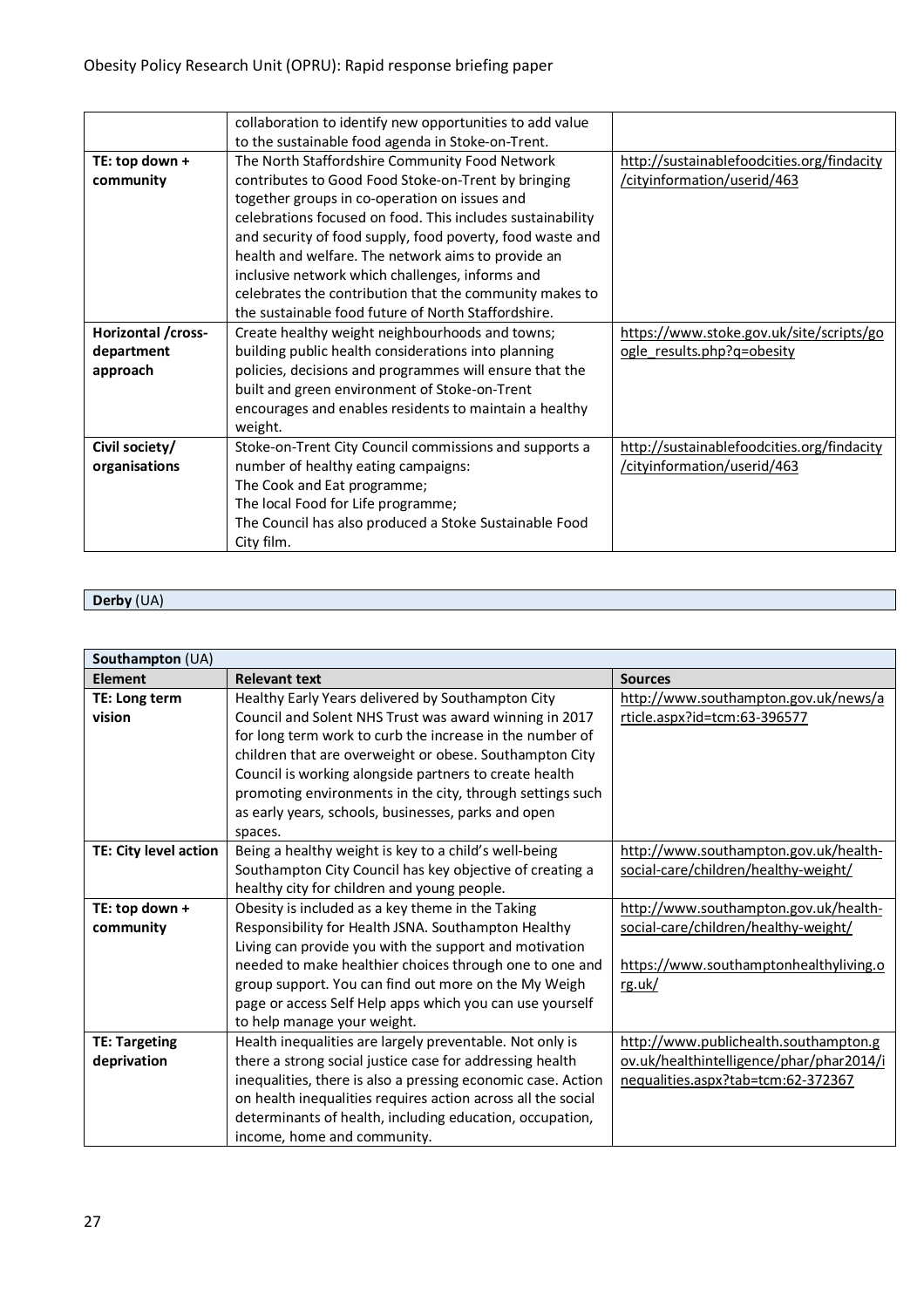| <b>TE: Learning</b> | In order to improve the health of the population we         | http://www.southampton.gov.uk/contact      |
|---------------------|-------------------------------------------------------------|--------------------------------------------|
| approach            | serve, we use data and information from a range of          | -us/privacy-cookies/public-health-privacy- |
|                     | sources, including hospitals, births and death information, | statement.aspx                             |
|                     | commissioned services' performance data, and public         |                                            |
|                     | surveys.                                                    |                                            |
| Horizontal/cross-   | Schools, businesses, workplaces, the public sector,         | http://www.southampton.gov.uk/health-      |
| department          | charities, parents and families can all play a part in      | social-care/children/healthy-weight/       |
| approach            | championing healthy food and physical activity.             |                                            |
| Civil society/      | Various local services and organisations are provided       | http://www.publichealth.southampton.g      |
| organisations       | which relate to specific need; categorised by early years,  | ov.uk/healthintelligence/jsna/takingres o  |
|                     | schools, adults.                                            | besity.aspx?tab=tcm:62-353502              |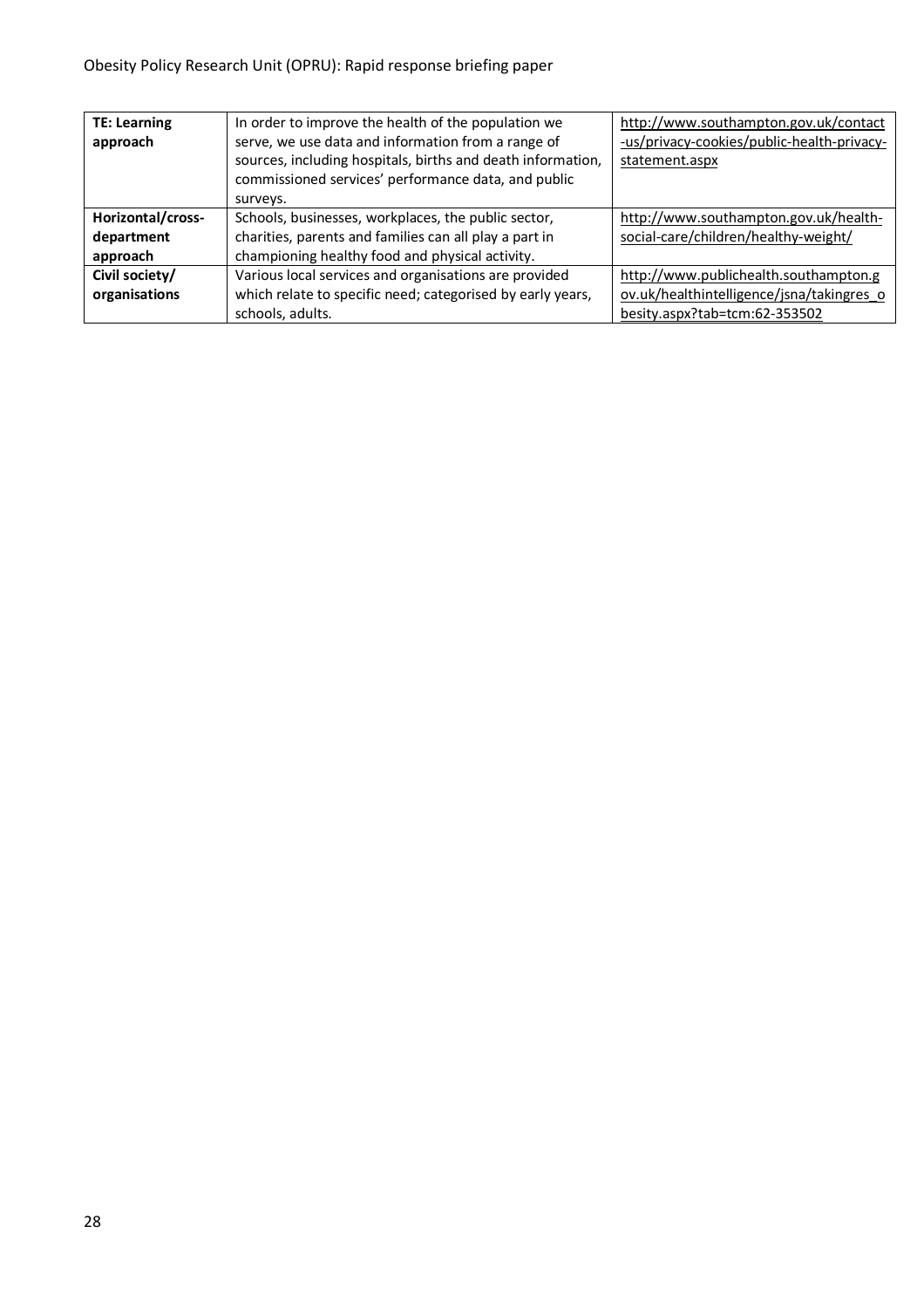References

 $\overline{a}$ 

 $1$  City of Amsterdam. (2013). Amsterdamse Aanpak Gezond Gewicht: Beleids - en uitvoeringsprogramma. Available at: https://www.amsterdam.nl/bestuur-organisatie/organisatie/sociaal/onderwijs-jeugd-zorg/zoblijven-wij/programma/ [Accessed 23rd November 2011].

 $2$  City of Amsterdam. (2015). Summary of programme plan. Available at: https://www.amsterdam.nl/publish/pages/847273/summary\_amsterdam\_healthy\_weight\_programme.pdf [Accessed 23rd November 2011].

<sup>3</sup> City of Amsterdam. (2017). Factsheet: Amsterdam children are getting healthier. Available at: https://www.amsterdam.nl/publish/pages/847273/factsheet\_amsterdam\_children\_are\_getting\_healthier.p df [Accessed 23rd November 2011].

<sup>4</sup> Government of the Netherlands. (2017a). Tackling overweight and obesity. Available at: https://www.government.nl/topics/overweight-and-obesity/tackling-overweight-and-obesity. [Accessed 15th December 2017].

<sup>5</sup> Government of the Netherlands. (2017b). Promoting the production of healthy food. Available at: https://www.government.nl/topics/food/promoting-the-production-of-healthy-food. [Accessed 15th December 2017].

<sup>6</sup> Ploum, M. (2015). The healthy School Canteen Programme. Available at: https://ec.europa.eu/health//sites/health/files/nutrition\_physical\_activity/docs/ev20111006\_co02\_en.pdf. [Accessed 15th December 2017].

<sup>7</sup> National Agreement to Improve Product Composition. (2014). National Agreement to Improve Product Composition 2014-2020. Available at:

http://www.akkoordverbeteringproductsamenstelling.nl/dsresource?type=pdf&disposition=inline&objectid =rivmp:303682&versionid=&subobjectname=. [Accessed 15th December 2017].

8 Milder, I.E.J., Brants, H.A.M., Toxopeus, I.B. et al. (2017). Vergelijking van zout-, verzadigd vet- en suikergehalten in voedingsmiddelen tussen 2011 en 2016. RIVM Reformulation monitor 2016. Available at: http://www.rivm.nl/dsresource?objectid=93600ad6-ec9a-46e2-8421- 5eedcd5b32ce&type=pdf&disposition=inline. [Accessed 15th December 2017].

 $9$  Hawkes, C. and Halliday, J. (2017). What makes urban food policy happen? Insights from five case studies. iPES FOOD.

<sup>10</sup> The Centre for Social Justice. (2017). Off the Scales – Tackling England's Childhood Obesity Crisis. The Centre for Social Justice.

<sup>11</sup> de Meij J.S., Chinapaw, M.J.M., van Stralen, M.M. et al. (2011). Maartie M Effectiveness of JUMP-in, a Dutch primary school-based community intervention aimed at the promotion of physical activity. British Journal of Sports Medicine. 45. 1052-1057.

 $12$  Obesity Action Scotland. (2017). Amsterdam's Jump-in Programme. Available at: http://www.obesityactionscotland.org/our-publications/international/47-our-publications/internationallearning/145-amsterdam-s-jump-in-programme [Accessed 15<sup>th</sup> December 2017].